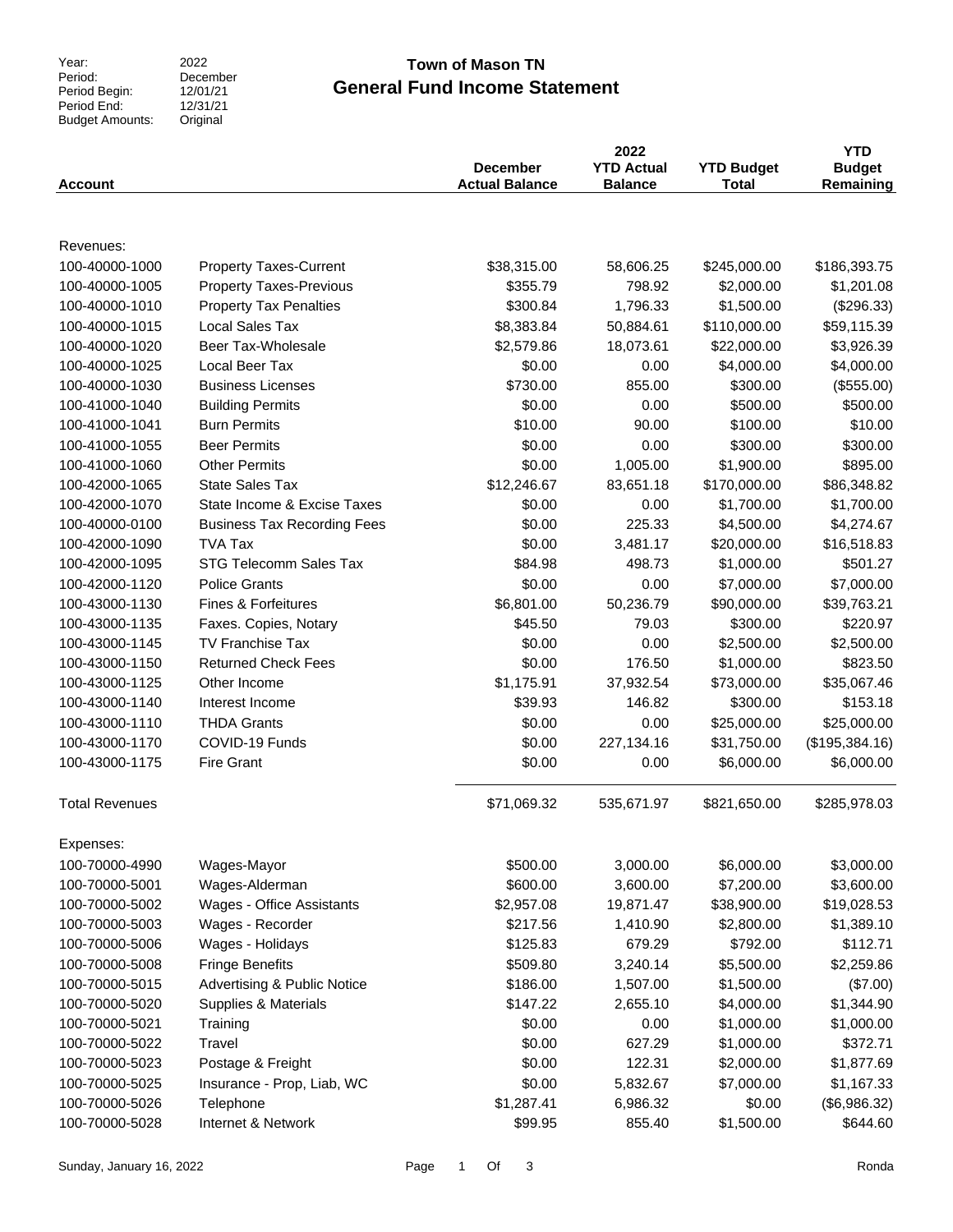|                                  |                                               |                      |                          | 2022                     |                            | <b>YTD</b>            |
|----------------------------------|-----------------------------------------------|----------------------|--------------------------|--------------------------|----------------------------|-----------------------|
|                                  |                                               |                      | <b>December</b>          | <b>YTD Actual</b>        | <b>YTD Budget</b>          | <b>Budget</b>         |
| <b>Account</b><br>100-70000-5010 |                                               |                      | <b>Actual Balance</b>    | <b>Balance</b><br>354.16 | <b>Total</b><br>\$1,200.00 | Remaining<br>\$845.84 |
|                                  | <b>Planning Assistant</b><br><b>Utilities</b> |                      | \$0.00                   |                          |                            |                       |
| 100-70000-5029                   | Professional Fees - Audit                     |                      | \$538.24                 | 3,440.63                 | \$15,000.00<br>\$10,000.00 | \$11,559.37           |
| 100-70000-5030                   |                                               |                      | \$0.00                   | 5,516.67                 |                            | \$4,483.33            |
| 100-70000-5031                   | Professional Fees - Accounting                |                      | \$900.00                 | 5,166.66                 | \$10,800.00                | \$5,633.34            |
| 100-70000-5032                   | Professional Fees - Legal                     |                      | \$0.00                   | 0.00                     | \$2,500.00                 | \$2,500.00            |
| 100-70000-5033                   | Professional Fees - Other                     |                      | \$666.67                 | 3,332.01                 | \$2,000.00                 | (\$1,332.01)          |
| 100-70000-5034                   | <b>Bank Service Charges</b>                   |                      | \$17.20                  | 56.90                    | \$200.00                   | \$143.10              |
| 100-70000-5050                   | <b>Office Equipment</b>                       |                      | \$0.00                   | 0.00                     | \$1,000.00                 | \$1,000.00            |
| 100-70000-5035                   | <b>Janitorial Services</b>                    |                      | \$539.34                 | 3,370.27                 | \$7,000.00                 | \$3,629.73            |
| 100-70000-5036                   | Dues & Fees                                   |                      | \$791.81                 | 1,850.86                 | \$1,500.00                 | (\$350.86)            |
| 100-70000-5037                   | <b>Property Tax Expenses</b>                  |                      | \$105.80                 | 311.52                   | \$200.00                   | (\$111.52)            |
| 100-70000-5049                   | Computer & Software                           |                      | \$80.00                  | 480.00                   | \$2,000.00                 | \$1,520.00            |
| 100-70000-5055                   | Equipment                                     |                      | \$0.00                   | 0.00                     | \$2,000.00                 | \$2,000.00            |
| 100-70000-5098                   | Repairs & Maintenance-Equip                   |                      | \$0.00                   | 0.00                     | \$200.00                   | \$200.00              |
| 100-70000-5099                   | Repairs & Maintenance-Bldg                    |                      | \$0.00                   | 840.13                   | \$200.00                   | (\$640.13)            |
| 100-70000-5100                   | <b>Other Charges</b>                          |                      | \$0.00                   | 0.00                     | \$100.00                   | \$100.00              |
| 100-70000-5124                   | Rental - Equipment                            |                      | \$0.00                   | 1,039.81                 | \$3,000.00                 | \$1,960.19            |
| <b>Total General Expenses</b>    |                                               |                      | \$10,269.91              | 76,147.51                | \$138,092.00               | \$61,944.49           |
| Parks & Rec                      |                                               |                      |                          |                          |                            |                       |
| 100-72000-5011                   | Supplies & Materials                          |                      | \$0.00                   | 0.00                     | \$200.00                   | \$200.00              |
| 100-72000-5029                   | Utilities                                     |                      | \$0.00                   | 0.00                     | \$500.00                   | \$500.00              |
| 100-72000-5052                   | Insurance - Prop, Liab, WC                    |                      | \$0.00                   | 227.21                   | \$300.00                   | \$72.79               |
| 100-72000-5055                   | Equipment - Parks                             |                      | \$0.00                   | 0.00                     | \$100.00                   | \$100.00              |
| 100-72000-5098                   | Repairs & Maintenance-Equip                   |                      | \$0.00                   | 0.00                     | \$200.00                   | \$200.00              |
| <b>Total Parks &amp; Rec</b>     |                                               |                      | \$0.00                   | 227.21                   | \$1,300.00                 | \$1,072.79            |
| Police                           |                                               |                      |                          |                          |                            |                       |
| 100-73000-4800                   | Wages-Police                                  |                      | \$19,582.66              | 136,580.81               | \$296,600.00               | \$160,019.19          |
| 100-73000-5102                   | Wages-Overtime                                |                      | \$0.00                   | 945.18                   | \$5,300.00                 | \$4,354.82            |
|                                  | Wages - Holidays                              |                      | \$1,029.09               | 1,822.32                 | \$11,750.00                | \$9,927.68            |
| 100-73000-5103                   |                                               |                      |                          |                          | \$35,000.00                |                       |
| 100-73000-5009                   | <b>Fringe Benefits</b>                        |                      | \$3,674.23<br>\$1,600.00 | 25,417.31                |                            | \$9,582.69            |
| 100-73000-5016                   | In Service Pay                                |                      |                          | 1,600.00<br>124.00       | \$800.00                   | (\$800.00)            |
| 100-73000-5015                   | <b>Advertising &amp; Public Notice</b>        |                      | \$0.00                   |                          | \$300.00                   | \$176.00              |
| 100-73000-5021                   | Training                                      |                      | \$0.00                   | 130.00                   | \$3,000.00                 | \$2,870.00            |
| 100-73000-5022                   | Travel                                        |                      | \$0.00                   | 0.00                     | \$1,500.00                 | \$1,500.00            |
| 100-73000-5025                   | Insurance - Prop, Liab, WC                    |                      | \$0.00                   | 22,033.31                | \$24,000.00                | \$1,966.69            |
| 100-73000-5026                   | Telephone                                     |                      | \$217.15                 | 2,256.90                 | \$2,600.00                 | \$343.10              |
| 100-73000-5028                   | Internet & Network                            |                      | \$0.00                   | 0.00                     | \$1,500.00                 | \$1,500.00            |
| 100-73000-5029                   | <b>Utilities</b>                              |                      | \$0.00                   | 270.00                   | \$2,900.00                 | \$2,630.00            |
| 100-73000-5033                   | Professional Fees - Other                     |                      | \$0.00                   | 200.00                   | \$1,000.00                 | \$800.00              |
| 100-73000-5034                   | Professional Fees - Prosecutor                |                      | \$400.00                 | 2,400.00                 | \$4,800.00                 | \$2,400.00            |
| 100-73000-5036                   | Dues & Fees                                   |                      | \$42.83                  | 248.23                   | \$900.00                   | \$651.77              |
| 100-73000-5040                   | Supplies & Materials                          |                      | \$303.28                 | 2,079.92                 | \$2,200.00                 | \$120.08              |
| 100-73000-5050                   | Fuel                                          |                      | \$1,020.39               | 12,746.21                | \$12,000.00                | (\$746.21)            |
| 100-73000-5099                   | Repairs & Maintenance-Bldg                    |                      | \$1,321.89               | 1,621.89                 | \$20,500.00                | \$18,878.11           |
| 100-73000-5098                   | Repairs & Maintenance-Equip                   |                      | \$0.00                   | 0.00                     | \$1,000.00                 | \$1,000.00            |
| 100-73000-5096                   | Repairs & Maintenance-Vehicles                |                      | \$3,794.14               | 15,559.40                | \$6,000.00                 | (\$9,559.40)          |
| 100-73000-5115                   | Computer & Software                           |                      | \$1,040.00               | 6,063.03                 | \$17,500.00                | \$11,436.97           |
| 100-73000-5112                   | Equipment - Police                            |                      | \$1,248.58               | 1,518.48                 | \$2,000.00                 | \$481.52              |
| Sunday, January 16, 2022         | Page                                          | $\overline{2}$<br>Of | 3                        |                          |                            | Ronda                 |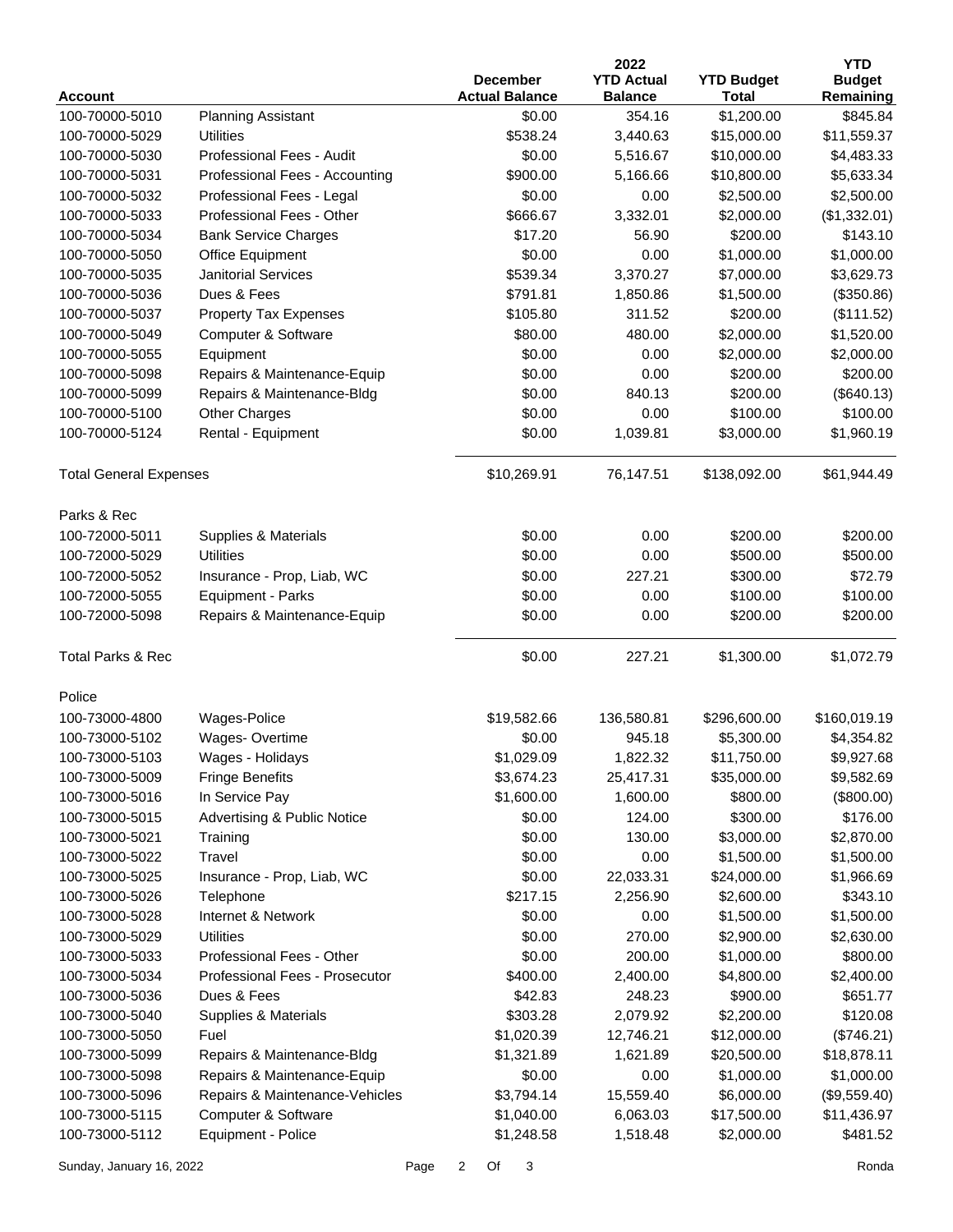|                              |                                        |                                          | 2022                                |                                   | <b>YTD</b>                 |
|------------------------------|----------------------------------------|------------------------------------------|-------------------------------------|-----------------------------------|----------------------------|
| <b>Account</b>               |                                        | <b>December</b><br><b>Actual Balance</b> | <b>YTD Actual</b><br><b>Balance</b> | <b>YTD Budget</b><br><b>Total</b> | <b>Budget</b><br>Remaining |
| 100-73000-5110               | Judge Salary                           | \$350.00                                 | 2,100.00                            | \$4,200.00                        | \$2,100.00                 |
| 100-73000-5114               | Software - Court                       | \$193.50                                 | 2,660.25                            | \$0.00                            | (\$2,660.25)               |
| 100-73000-5116               | Uniforms                               | \$134.41                                 | 1,287.02                            | \$3,000.00                        | \$1,712.98                 |
| 100-73000-5122               | Screenings                             | \$0.00                                   | 159.00                              | \$0.00                            | (\$159.00)                 |
| 100-73000-5123               | 911 Expense                            | \$0.00                                   | 14,529.24                           | \$30,000.00                       | \$15,470.76                |
| 100-73000-5124               | Rental - Equipment                     | \$0.00                                   | 1,473.43                            | \$3,000.00                        | \$1,526.57                 |
| 100-73000-5130               | Towing / Wrecker Service               | \$0.00                                   | 1,027.00                            | \$2,000.00                        | \$973.00                   |
| <b>Total Police Expenses</b> |                                        | \$35,952.15                              | 256,852.93                          | \$495,350.00                      | \$238,497.07               |
| Fire Department              |                                        |                                          |                                     |                                   |                            |
| 100-74000-4900               | Wages- Fire Dept.                      | \$4,733.40                               | 31,208.86                           | \$62,000.00                       | \$30,791.14                |
| 100-74000-4901               | Fringe Benefits-Fire                   | \$434.02                                 | 2,489.16                            | \$6,500.00                        | \$4,010.84                 |
| 100-74000-5011               | Supplies & Materials                   | \$0.00                                   | 21.00                               | \$1,500.00                        | \$1,479.00                 |
| 100-74000-5015               | <b>Advertising &amp; Public Notice</b> | \$0.00                                   | 0.00                                | \$150.00                          | \$150.00                   |
| 100-74000-5021               | Training                               | \$0.00                                   | 0.00                                | \$1,000.00                        | \$1,000.00                 |
| 100-74000-5022               | Travel                                 | \$0.00                                   | 0.00                                | \$400.00                          | \$400.00                   |
| 100-74000-5025               | Insurance - Prop, Liab, WC             | \$0.00                                   | 8,351.56                            | \$7,000.00                        | (\$1,351.56)               |
| 100-74000-5026               | Telephone                              | \$94.79                                  | 515.16                              | \$4,000.00                        | \$3,484.84                 |
| 100-74000-5028               | Internet & Network                     | \$200.11                                 | 1,220.66                            | \$2,100.00                        | \$879.34                   |
| 100-74000-5029               | <b>Utilities</b>                       | \$191.04                                 | 885.26                              | \$1,900.00                        | \$1,014.74                 |
| 100-74000-5083               | Fuel                                   | \$964.08                                 | 1,901.16                            | \$1,000.00                        | (\$901.16)                 |
| 100-74000-5098               | Repairs & Maintenance-Bldg             | \$0.00                                   | 2,821.77                            | \$6,000.00                        | \$3,178.23                 |
| 100-74000-5096               | Repairs & Maintenance-Vehicles         | \$3,633.33                               | 3,885.97                            | \$4,000.00                        | \$114.03                   |
| 100-74000-5099               | Repairs & Maintenance-Equip            | \$0.00                                   | 345.00                              | \$2,000.00                        | \$1,655.00                 |
| 100-74000-5113               | Equipment                              | (\$501.43)                               | 37,203.61                           | \$22,000.00                       | (\$15,203.61)              |
| 100-74000-5116               | Uniforms                               | \$1,779.70                               | 1,779.70                            | \$100.00                          | (\$1,679.70)               |
| 100-74000-5124               | Rental - Equipment                     | \$0.00                                   | 107.02                              | \$500.00                          | \$392.98                   |
| 100-74000-5036               | Dues & Fees                            | \$42.82                                  | 1,058.19                            | \$1,400.00                        | \$341.81                   |
| 100-74000-5130               | Towing / Wrecker Service               | \$0.00                                   | 0.00                                | \$150.00                          | \$150.00                   |
| 100-74000-5135               | Stipends-Volunteers                    | \$0.00                                   | 0.00                                | \$100.00                          | \$100.00                   |
| <b>Total Fire Expenses</b>   |                                        | \$11,571.86                              | 93,794.08                           | \$123,800.00                      | \$30,005.92                |
| <b>Debt Services</b>         |                                        |                                          |                                     |                                   |                            |
| 100-75000-5200               | <b>General Obligations Bonds</b>       | \$733.00                                 | 5,131.00                            | \$23,200.00                       | \$18,069.00                |
| 100-75000-5220               | Reimbursement to Gas                   | \$0.00                                   | 4,378.74                            | \$0.00                            | (\$4,378.74)               |
| 100-75000-5210               | Interest - Gen OBL Bonds               | \$0.00                                   | 0.00                                | \$15,200.00                       | \$15,200.00                |
| 100-75000-5225               | Reimbursement to Water                 | \$3,163.75                               | 5,112.51                            | \$22,300.00                       | \$17,187.49                |
| <b>Total Debt Services</b>   |                                        | \$3,896.75                               | 14,622.25                           | \$60,700.00                       | \$46,077.75                |
| <b>Total All Expenses</b>    |                                        | \$61,690.67                              | 441,643.98                          | \$819,242.00                      | \$377,598.02               |
| Net Income/Loss              |                                        | \$9,378.65                               | 94,027.99                           | \$2,408.00                        | (\$91,619.99)              |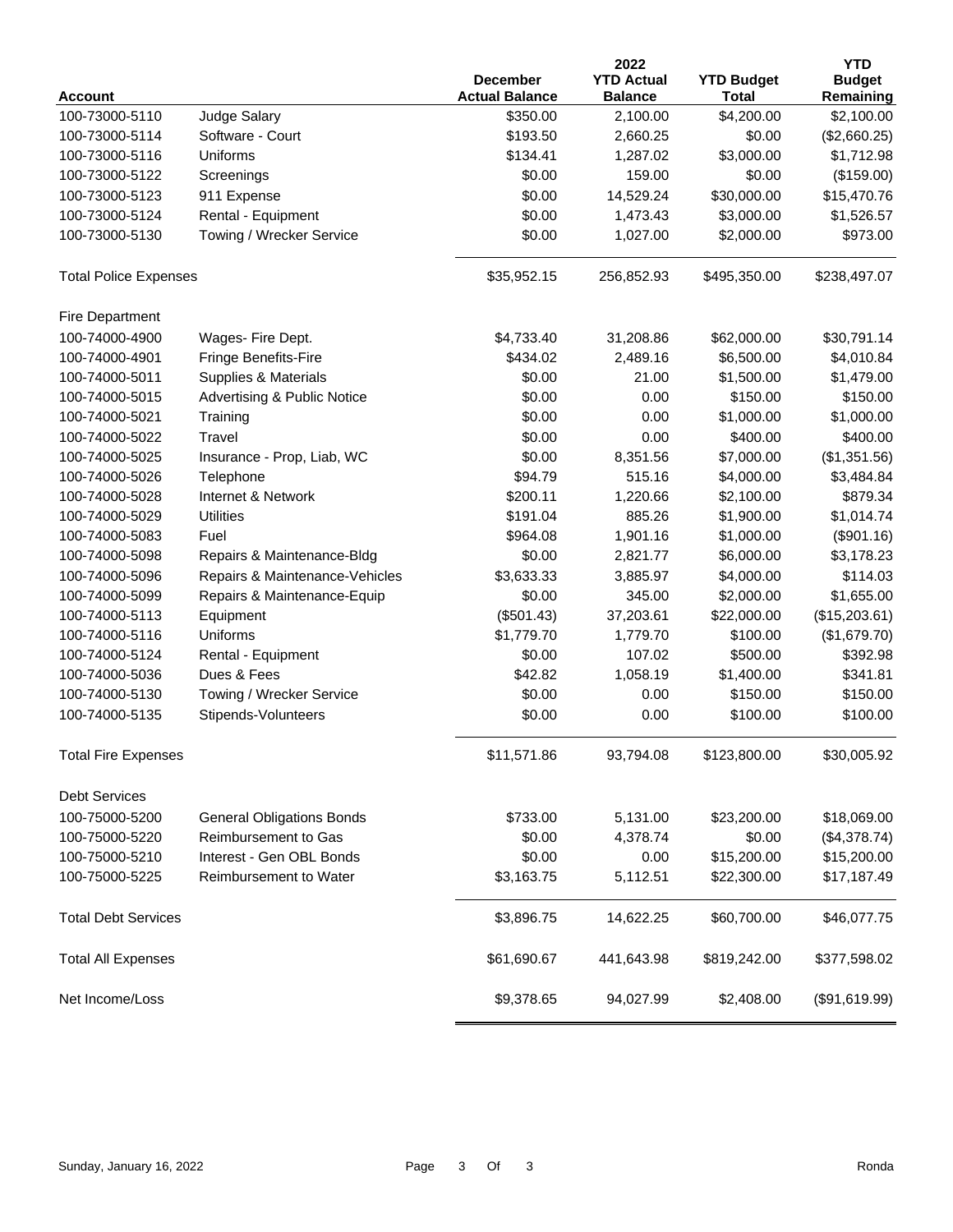Period: Period Begin: Period End: Budget Amounts:

#### 2022 December 12/01/21  $12/31/21$ Original

## Water Fund Income Statement Year: 2022 2022 Town of Mason TN

| Account               |                                        | December<br><b>Actual Balance</b> | 2022<br><b>YTD Actual</b><br><b>Balance</b> | <b>YTD Budget</b><br>Total | <b>YTD</b><br><b>Budget</b><br>Remaining |
|-----------------------|----------------------------------------|-----------------------------------|---------------------------------------------|----------------------------|------------------------------------------|
|                       |                                        |                                   |                                             |                            |                                          |
|                       |                                        |                                   |                                             |                            |                                          |
| Revenues              |                                        |                                   |                                             |                            |                                          |
| 410-43000-2100        | Water & Sewer Revenue                  | \$48,891.30                       | 333,187.10                                  | \$920,000.00               | \$586,812.90                             |
| 410-43000-3010        | Tap / Connection Fees                  | \$500.00                          | 11,500.00                                   | \$10,000.00                | (\$1,500.00)                             |
| 410-43000-3005        | <b>Reconnect Fees</b>                  | \$2,900.00                        | 25,200.00                                   | \$25,000.00                | (\$200.00)                               |
| 410-43000-3000        | Penalties & Foreitures                 | \$1,038.95                        | 5,631.88                                    | \$15,000.00                | \$9,368.12                               |
| 410-75000-1125        | Other Income                           | \$0.00                            | 3,616.62                                    | \$7,500.00                 | \$3,883.38                               |
| 410-43000-1140        | Interest Income                        | \$33.60                           | 218.69                                      | \$600.00                   | \$381.31                                 |
| 410-43000-0245        | <b>Reimbursement From General</b>      | \$3,163.75                        | 5,112.51                                    | \$212,000.00               | \$206,887.49                             |
| 300-04300-2100        | <b>Grant Revenue</b>                   | \$0.00                            | 0.00                                        | \$1,188,500.00             | \$1,188,500.00                           |
| <b>Total Revenues</b> |                                        | \$56,527.60                       | 384,466.80                                  | \$2,378,600.00             | \$1,994,133.20                           |
| <b>Expenses</b>       |                                        |                                   |                                             |                            |                                          |
| 410-75000-5000        | Wages - Water                          | \$15,131.48                       | 83,252.86                                   | \$229,900.00               | \$146,647.14                             |
| 410-75000-5002        | <b>Wages-Office Assistants</b>         | \$3,933.09                        | 24,461.98                                   | \$39,600.00                | \$15,138.02                              |
| 410-75000-5005        | Wages - Overtime                       | \$107.37                          | 655.24                                      | \$6,000.00                 | \$5,344.76                               |
| 410-75000-5006        | Wages - Holidays                       | \$1,975.52                        | 4,537.94                                    | \$55,450.00                | \$50,912.06                              |
| 410-75000-5008        | <b>Fringe Benefits</b>                 | \$5,246.70                        | 20,855.09                                   | \$25,700.00                | \$4,844.91                               |
| 410-75000-5011        | <b>Planning Assistant</b>              | \$0.00                            | 354.17                                      | \$1,200.00                 | \$845.83                                 |
| 410-75000-5015        | <b>Advertising &amp; Public Notice</b> | \$0.00                            | 310.00                                      | \$2,000.00                 | \$1,690.00                               |
| 410-75000-5100        | <b>Other Charges</b>                   | \$43.25                           | 151.75                                      | \$4,000.00                 | \$3,848.25                               |
| 410-75000-5021        | Training                               | \$0.00                            | 215.00                                      | \$2,500.00                 | \$2,285.00                               |
| 410-75000-5022        | Travel                                 | \$0.00                            | 0.00                                        | \$1,500.00                 | \$1,500.00                               |
| 410-75000-5023        | Postage & Freight                      | \$844.98                          | 1,784.41                                    | \$4,000.00                 | \$2,215.59                               |
| 410-75000-5025        | Insurance - Prop, Liab, WC             | \$0.00                            | 38,621.03                                   | \$35,000.00                | (\$3,621.03)                             |
|                       |                                        | \$408.15                          |                                             |                            |                                          |
| 410-75000-5026        | Telephone                              |                                   | 2,563.76                                    | \$5,000.00                 | \$2,436.24                               |
| 410-75000-5028        | Internet & Network                     | \$740.47                          | 3,356.29                                    | \$4,500.00                 | \$1,143.71                               |
| 410-75000-5029        | <b>Utilities</b>                       | \$10,895.73                       | 65,704.99                                   | \$122,000.00               | \$56,295.01                              |
| 410-75000-5030        | Professional Fees - Audit              | \$0.00                            | 5,516.67                                    | \$10,000.00                | \$4,483.33                               |
| 410-75000-5031        | Professional Fees - Accounting         | \$900.00                          | 5,166.67                                    | \$10,800.00                | \$5,633.33                               |
| 410-75000-5032        | Professional Fees - Legal              | \$0.00                            | 0.00                                        | \$5,000.00                 | \$5,000.00                               |
| 410-75000-5033        | Professional Fees - Other              | \$2,666.67                        | 9,334.01                                    | \$15,000.00                | \$5,665.99                               |
| 410-75000-5036        | Dues & Fees                            | \$406.09                          | 2,917.76                                    | \$5,000.00                 | \$2,082.24                               |
| 410-75000-5049        | Computer & Software                    | \$80.00                           | 480.00                                      | \$2,500.00                 | \$2,020.00                               |
| 410-75000-5050        | Fuel                                   | \$392.80                          | 5,559.30                                    | \$8,000.00                 | \$2,440.70                               |
| 410-75000-5055        | Equipment                              | \$212.03                          | 1,002.77                                    | \$55,000.00                | \$53,997.23                              |
| 410-75000-5096        | Repairs & Maintenance-Vehicles         | \$2,505.81                        | 2,850.10                                    | \$8,000.00                 | \$5,149.90                               |
| 410-75000-5098        | Repairs & Maintenance-Equip            | \$0.00                            | 2,193.33                                    | \$18,000.00                | \$15,806.67                              |
| 410-75000-5099        | Repairs & Maintenance-Bldg             | \$0.00                            | 0.00                                        | \$2,500.00                 | \$2,500.00                               |
| 410-75000-5116        | Uniforms                               | \$499.97                          | 1,999.54                                    | \$5,000.00                 | \$3,000.46                               |
| 410-75000-5124        | Rental - Equipment                     | \$79.35                           | 1,060.60                                    | \$1,800.00                 | \$739.40                                 |
| 410-75000-5210        | Interest on Bonds                      | \$381.24                          | 1,867.14                                    | \$10,000.00                | \$8,132.86                               |
| 410-75000-5810        | Chemicals                              | \$0.00                            | 5,185.12                                    | \$12,000.00                | \$6,814.88                               |
| 410-75000-5122        | Screenings                             | \$0.00                            | 477.00                                      | \$0.00                     | (\$477.00)                               |
| 410-75000-5815        | Lab Expense                            | \$782.75                          | 3,213.75                                    | \$10,000.00                | \$6,786.25                               |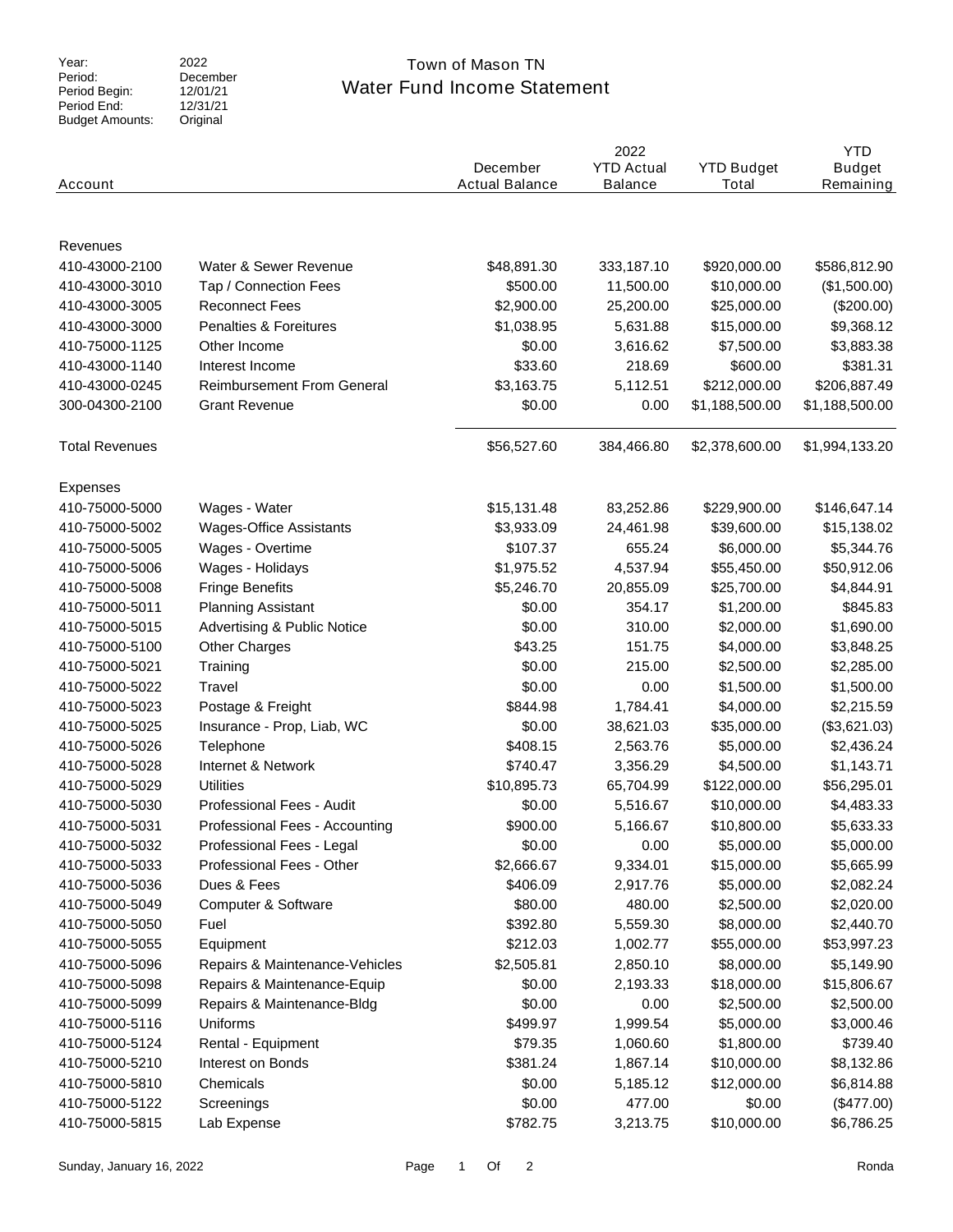|                                 |                                    |                       | 2022              |                   | <b>YTD</b>     |
|---------------------------------|------------------------------------|-----------------------|-------------------|-------------------|----------------|
|                                 |                                    | December              | <b>YTD Actual</b> | <b>YTD Budget</b> | <b>Budget</b>  |
| Account                         |                                    | <b>Actual Balance</b> | <b>Balance</b>    | Total             | Remaining      |
| 410-11200-0204                  | Bond Issuance                      | \$0.00                | 100.00            | \$1,200.00        | \$1,100.00     |
| 410-75000-5825                  | <b>Water Tank Maintenance</b>      | \$2,463.73            | 14,782.38         | \$30,000.00       | \$15,217.62    |
| 410-75000-5835                  | <b>Water Engineering Fees</b>      | \$0.00                | 674.88            | \$10,000.00       | \$9,325.12     |
| 410-75000-5850                  | Supplies & Materials               | \$2,685.31            | 12,284.51         | \$30,000.00       | \$17,715.49    |
| 410-75000-5024                  | <b>Community Outreach</b>          | \$0.00                | 0.00              | \$500.00          | \$500.00       |
| 410-75000-8500                  | <b>Depreciation Expense</b>        | \$0.00                | 0.00              | \$96,000.00       | \$96,000.00    |
| 300-35000-3560                  | <b>Grant Construction Expenses</b> | \$0.00                | 0.00              | \$594,250.00      | \$594,250.00   |
| 300-35000-3550                  | <b>Grant Engineering Expenses</b>  | \$0.00                | 10,000.00         | \$594,250.00      | \$584,250.00   |
| Total                           |                                    | \$53,382.49           | 333,490.04        | \$2,073,150.00    | \$1,739,659.96 |
| Sewer Expenditures              |                                    |                       |                   |                   |                |
| 410-79000-6000                  | Septic Services                    | \$0.00                | 1,844.20          | \$1,000.00        | (\$844.20)     |
| 410-79000-6005                  | Sewer Maintenance & Repair         | \$0.00                | 0.00              | \$6,000.00        | \$6,000.00     |
| <b>Total Sewer Expenditures</b> |                                    | \$0.00                | 1,844.20          | \$7,000.00        | \$5,155.80     |
| 410-43000-4110                  | <b>Reimbursement to Gas</b>        | \$2,425.93            | 7,277.79          | \$25,200.00       | \$17,922.21    |
| 410-75000-5201                  | <b>USDA Loan</b>                   | \$0.00                | 0.00              | \$18,700.00       | \$18,700.00    |
| 410-75000-5202                  | Clean Water Loan                   | \$0.00                | 0.00              | \$18,300.00       | \$18,300.00    |
| 410-75000-5215                  | TN Municipal Bond Fund             | \$0.00                | 0.00              | \$26,500.00       | \$26,500.00    |
| <b>Total Liability</b>          |                                    | \$2,425.93            | 7,277.79          | \$88,700.00       | \$81,422.21    |
| <b>Total Expenses</b>           |                                    | \$55,808.42           | 342,612.03        | \$2,168,850.00    | \$1,826,237.97 |
| Net Income/Loss                 |                                    | \$719.18              | 41,854.77         | \$209,750.00      | \$167,895.23   |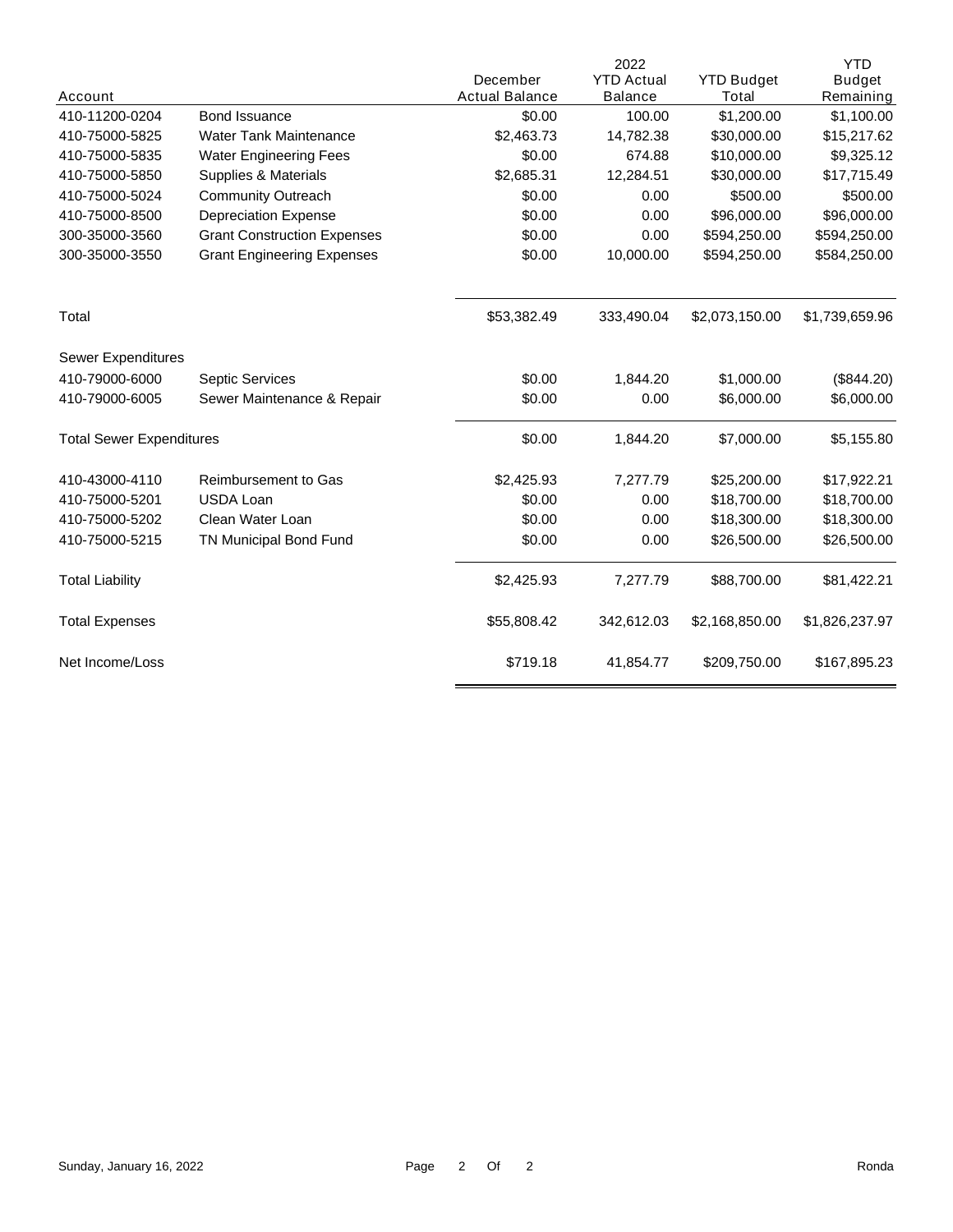Period: Period Begin: Period End: Budget Amounts:

2022 December 12/01/21  $12/31/21$ Original

### Gas Fund Income Statement Year: 2022 2022 Town of Mason TN

| Account              |                                   | December<br><b>Actual Balance</b> | 2022<br><b>YTD Actual</b><br><b>Balance</b> | <b>YTD Budget</b><br>Total | <b>YTD</b><br><b>Budget</b><br>Remaining |
|----------------------|-----------------------------------|-----------------------------------|---------------------------------------------|----------------------------|------------------------------------------|
| Revenue              |                                   |                                   |                                             |                            |                                          |
| 415-43000-4500       | Gas Sales Revenue                 | \$35,232.67                       | 113,074.20                                  | \$560,000.00               | \$446,925.80                             |
| 415-43000-3005       | <b>Reconnection Fees</b>          | \$0.00                            | 0.00                                        | \$2,000.00                 | \$2,000.00                               |
| 415-43000-3010       | Gas Taps and Connections          | \$350.00                          | 7,300.00                                    | \$10,000.00                | \$2,700.00                               |
| 415-43000-3000       | Penalties                         | \$555.79                          | 522.06                                      | \$7,000.00                 | \$6,477.94                               |
| 415-43000-1140       | Interest Income                   | \$80.03                           | 478.47                                      | \$500.00                   | \$21.53                                  |
| 415-43000-4100       | <b>Reimbursement from General</b> | \$0.00                            | 4,378.74                                    | \$0.00                     | (\$4,378.74)                             |
| 415-43000-4110       | Reimbursement from Water          | \$2,425.93                        | 7,277.79                                    | \$0.00                     | (\$7,277.79)                             |
| <b>Total Revenue</b> |                                   | \$38,644.42                       | 133,031.26                                  | \$579,500.00               | \$446,468.74                             |
| Expenses             |                                   |                                   |                                             |                            |                                          |
| 415-76000-5000       | Wages - Gas                       | \$4,285.37                        | 29,773.76                                   | \$105,000.00               | \$75,226.24                              |
| 415-76000-5002       | <b>Wages-Office Assistants</b>    | \$3,933.10                        | 24,462.41                                   | \$39,600.00                | \$15,137.59                              |
| 415-76000-5005       | Wages - Overtime                  | \$0.00                            | 0.00                                        | \$3,000.00                 | \$3,000.00                               |
| 415-76000-5006       | Wages - Holidays                  | \$431.28                          | 733.00                                      | \$4,000.00                 | \$3,267.00                               |
| 415-76000-5008       | <b>Fringe Benefits</b>            | \$1,575.68                        | 10,414.38                                   | \$27,900.00                | \$17,485.62                              |
| 415-76000-5011       | <b>Planning Assistant</b>         | \$0.00                            | 354.17                                      | \$1,200.00                 | \$845.83                                 |
| 415-76000-5015       | Advertising & Public Notice       | \$0.00                            | 0.00                                        | \$500.00                   | \$500.00                                 |
| 415-76000-5021       | Training                          | \$0.00                            | 0.00                                        | \$500.00                   | \$500.00                                 |
| 415-76000-5022       | Travel                            | \$0.00                            | 0.00                                        | \$500.00                   | \$500.00                                 |
| 415-76000-5023       | Postage & Freight                 | \$756.75                          | 2,787.54                                    | \$4,500.00                 | \$1,712.46                               |
| 415-76000-5025       | Insurance - Prop, Liab, WC        | \$0.00                            | 7,201.22                                    | \$6,600.00                 | (\$601.22)                               |
| 415-76000-5026       | Telephone                         | \$156.83                          | 794.33                                      | \$3,000.00                 | \$2,205.67                               |
| 415-76000-5028       | Internet & Network                | \$0.00                            | 0.00                                        | \$1,000.00                 | \$1,000.00                               |
| 415-76000-5029       | <b>Utilities</b>                  | \$34.10                           | 72.35                                       | \$2,000.00                 | \$1,927.65                               |
| 415-76000-5030       | Professional Fees - Audit         | \$0.00                            | 5,516.66                                    | \$10,000.00                | \$4,483.34                               |
| 415-76000-5031       | Professional Fees - Accounting    | \$900.00                          | 5,166.67                                    | \$10,800.00                | \$5,633.33                               |
| 415-76000-5032       | Professional Fees - Legal         | \$0.00                            | 0.00                                        | \$4,000.00                 | \$4,000.00                               |
| 415-76000-5033       | Professional Fees - Other         | \$985.66                          | 3,652.98                                    | \$6,000.00                 | \$2,347.02                               |
| 415-76000-5036       | Dues & Fees                       | \$993.75                          | 2,379.24                                    | \$3,400.00                 | \$1,020.76                               |
| 415-76000-5049       | Computer & Software               | \$80.00                           | 480.00                                      | \$2,000.00                 | \$1,520.00                               |
| 415-76000-5050       | Fuel                              | \$1,743.09                        | 6,421.64                                    | \$8,000.00                 | \$1,578.36                               |
| 415-76000-5055       | Equipment                         | \$0.00                            | 0.00                                        | \$75,000.00                | \$75,000.00                              |
| 415-76000-5096       | Repairs & Maintenance-Vehicles    | \$1,855.20                        | 3,372.45                                    | \$3,000.00                 | (\$372.45)                               |
| 415-76000-5098       | Repairs & Maintenance-Equip       | \$0.00                            | 1,902.04                                    | \$2,500.00                 | \$597.96                                 |
| 415-76000-5099       | Repairs & Maintenance-Bldg        | \$0.00                            | 0.00                                        | \$1,500.00                 | \$1,500.00                               |
| 415-76000-5116       | Uniforms                          | \$272.18                          | 1,473.12                                    | \$5,500.00                 | \$4,026.88                               |
| 415-76000-5124       | Rental - Equipment                | \$79.35                           | 1,060.54                                    | \$2,100.00                 | \$1,039.46                               |
| 415-76000-5210       | Interest on Bonds                 | \$381.23                          | 1,867.14                                    | \$9,000.00                 | \$7,132.86                               |
| 415-76000-5215       | TN Municipal Bond Fund            | \$0.00                            | 0.00                                        | \$30,000.00                | \$30,000.00                              |
| 415-76000-5700       | <b>Natural Gas Purchases</b>      | \$19,827.20                       | 39,553.10                                   | \$115,000.00               | \$75,446.90                              |
| 415-76000-5710       | Natural Gas TransCharge           | \$2,874.46                        | 5,432.62                                    | \$2,800.00                 | (\$2,632.62)                             |
| 415-76000-5715       | Natural Gas Fuel Transport        | \$54.74                           | 787.05                                      | \$1,500.00                 | \$712.95                                 |
| 415-76000-5850       | Supplies & Materials              | \$3,588.94                        | 9,996.31                                    | \$35,000.00                | \$25,003.69                              |
| 415-76000-8500       | <b>Depreciation Expense</b>       | \$0.00                            | 0.00                                        | \$18,000.00                | \$18,000.00                              |
| 415-76000-5100       | <b>Other Charges</b>              | \$0.00                            | 11.50                                       | \$100.00                   | \$88.50                                  |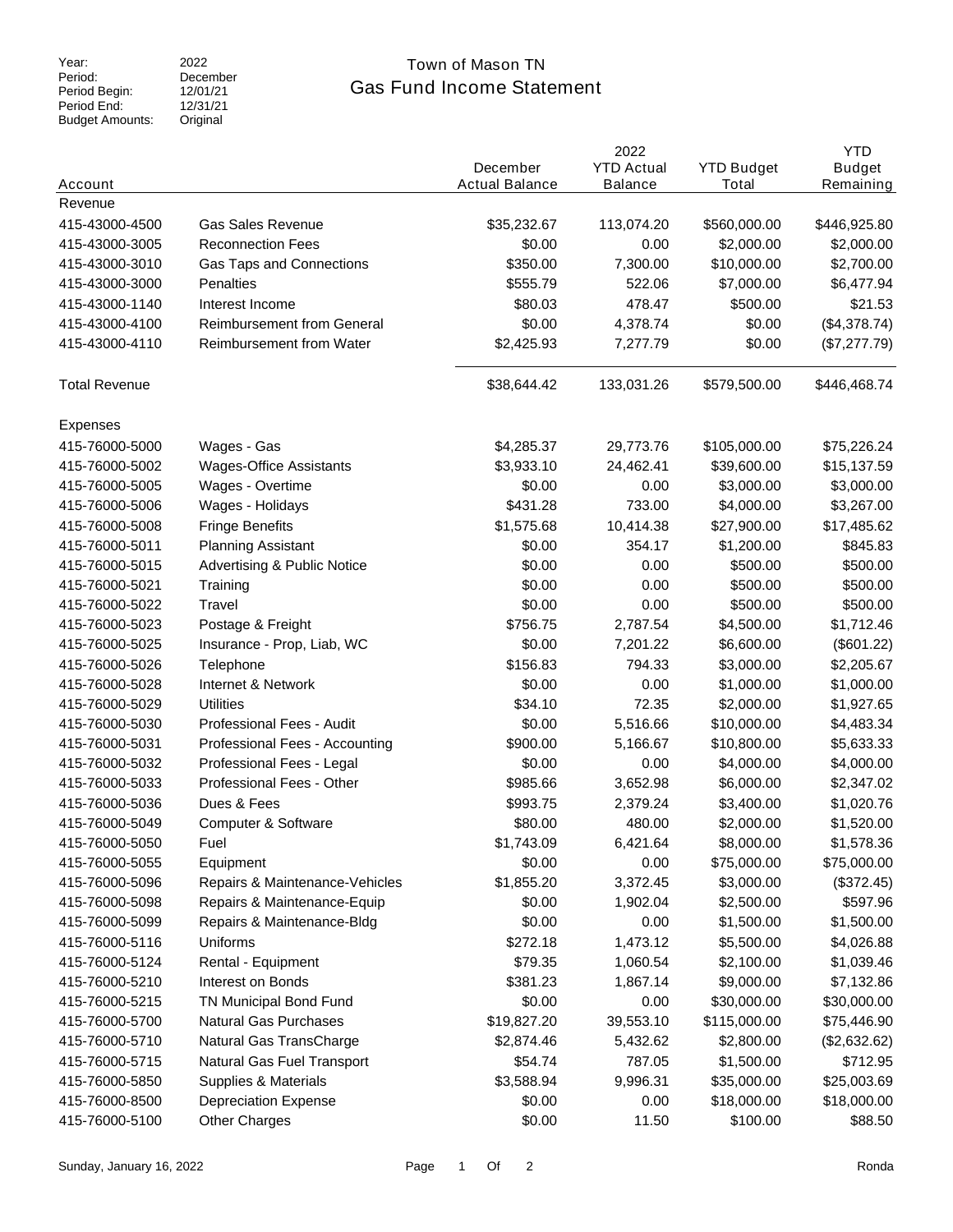|                       | 2022                  |                   |                   | <b>YTD</b>    |  |
|-----------------------|-----------------------|-------------------|-------------------|---------------|--|
|                       | December              | <b>YTD Actual</b> | <b>YTD Budget</b> | <b>Budget</b> |  |
| Account               | <b>Actual Balance</b> | <b>Balance</b>    | Total             | Remaining     |  |
|                       |                       |                   |                   |               |  |
| <b>Total Expenses</b> | \$44,808.91           | 165.666.22        | \$544,500.00      | \$378,833.78  |  |
|                       |                       |                   |                   |               |  |
| Net Income/Loss       | (\$6,164.49)          | (32,634.96)       | \$35,000.00       | \$67,634.96   |  |
|                       |                       |                   |                   |               |  |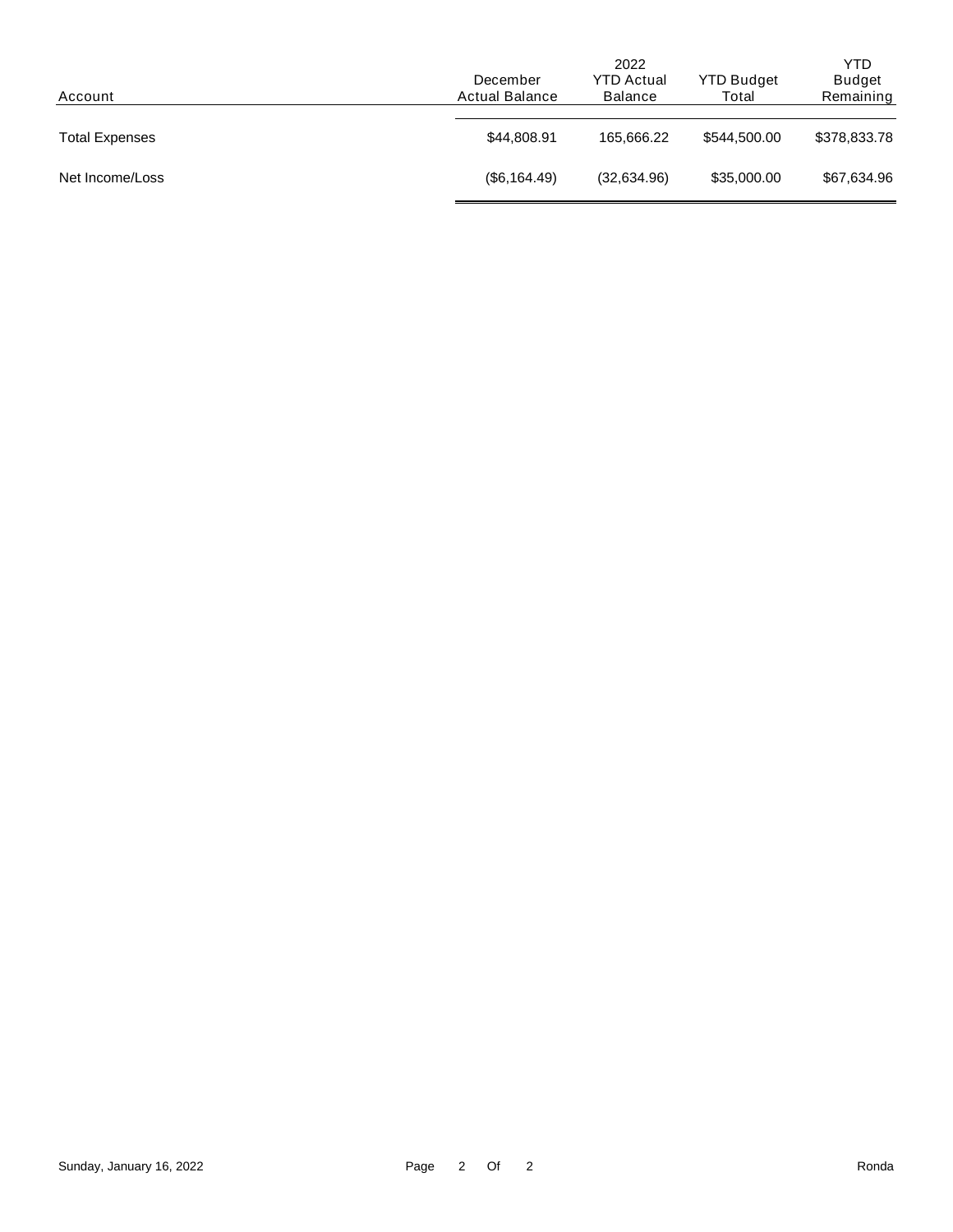Period: Period Begin: Period End: Budget Amounts: 2022 December 12/01/21  $12/31/21$ Original

## Drug Income Statement Year: 2022 2022 Town of Mason TN

| Account               |                              | December<br><b>Actual Balance</b> | 2022<br><b>YTD Actual</b><br><b>Balance</b> | <b>YTD Budget</b><br>Total | <b>YTD</b><br><b>Budget</b><br>Remaining |
|-----------------------|------------------------------|-----------------------------------|---------------------------------------------|----------------------------|------------------------------------------|
| Revenues              |                              |                                   |                                             |                            |                                          |
| 420-43000-1105        | Fines & Forfeitures          | \$0.00                            | 0.00                                        | \$2,000.00                 | \$2,000.00                               |
| 420-43000-1110        | Storage Income               | \$0.00                            | 0.00                                        | \$1,000.00                 | \$1,000.00                               |
| 420-43000-1115        | Interest Income              | \$1.69                            | 9.75                                        | \$15.00                    | \$5.25                                   |
| <b>Total Revenues</b> |                              | \$1.69                            | 9.75                                        | \$3,015.00                 | \$3,005.25                               |
| Expenses              |                              |                                   |                                             |                            |                                          |
| 420-78000-5019        | Supplies & Materials         | \$0.00                            | 0.00                                        | \$200.00                   | \$200.00                                 |
| 420-78000-5130        | Towing / Wrecker Service     | \$0.00                            | 0.00                                        | \$1,500.00                 | \$1,500.00                               |
| 420-78000-5500        | <b>Undercover Operations</b> | \$0.00                            | 3,732.00                                    | \$300.00                   | (\$3,432.00)                             |
| 420-78000-5054        | Capital Outlay Loan - Drug   | \$0.00                            | 0.00                                        | \$1,000.00                 | \$1,000.00                               |
| <b>Total Expenses</b> |                              | \$0.00                            | 3,732.00                                    | \$3,000.00                 | (\$732.00)                               |
| Net Income/Loss       |                              | \$1.69                            | (3,722.25)                                  | \$15.00                    | \$3,737.25                               |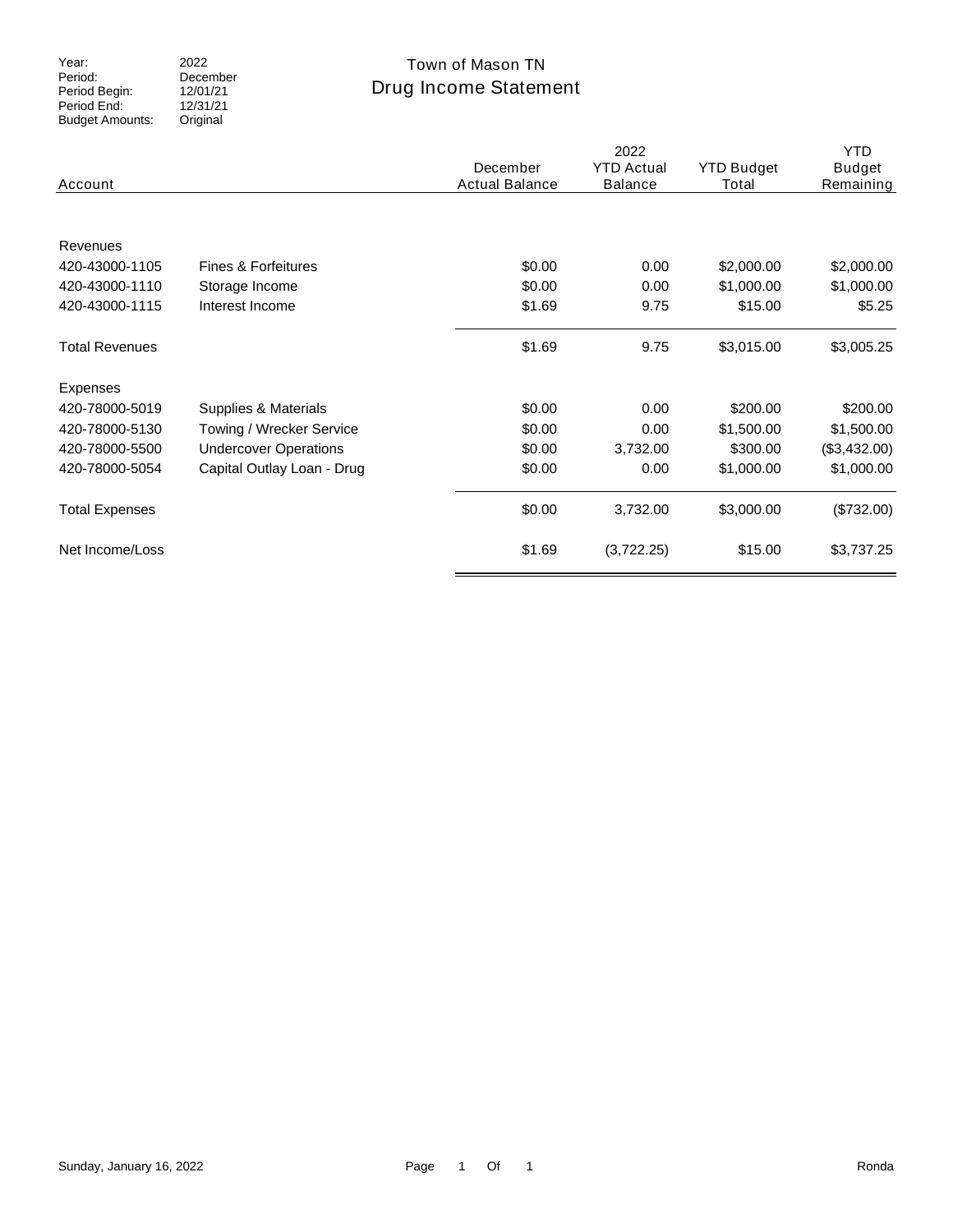Period: Period Begin: Period End: Budget Amounts: 2022 Original

### December 12/01/21  $12/31/21$

## Street Income Statement Year: 2022 2022 Town of Mason TN

| Account               |                             | December<br><b>Actual Balance</b> | 2022<br><b>YTD Actual</b><br><b>Balance</b> | <b>YTD Budget</b><br>Total | <b>YTD</b><br><b>Budget</b><br>Remaining |
|-----------------------|-----------------------------|-----------------------------------|---------------------------------------------|----------------------------|------------------------------------------|
|                       |                             |                                   |                                             |                            |                                          |
| Revenues              |                             |                                   |                                             |                            |                                          |
| 430-42000-1080        | Gas & Petroleum Tax Revenue | \$4,079.94                        | 29,304.94                                   | \$65,000.00                | \$35,695.06                              |
| 430-43000-1115        | Interest Income             | \$10.31                           | 62.33                                       | \$100.00                   | \$37.67                                  |
| <b>Total Revenues</b> |                             | \$4,090.25                        | 29,367.27                                   | \$65,100.00                | \$35,732.73                              |
| Expenses              |                             |                                   |                                             |                            |                                          |
| 430-77000-5029        | <b>Utilities</b>            | \$2,570.94                        | 13,327.95                                   | \$30,000.00                | \$16,672.05                              |
| 430-77000-5615        | <b>Street Signs</b>         | \$0.00                            | 0.00                                        | \$300.00                   | \$300.00                                 |
| 430-77000-5096        | Repairs & Maintenance       | \$164.00                          | 1,602.80                                    | \$17,000.00                | \$15,397.20                              |
| 430-77000-5620        | <b>Street Patching</b>      | \$0.00                            | 2,100.00                                    | \$15,000.00                | \$12,900.00                              |
| 430-77000-5023        | Postage & Freight           | \$16.21                           | 46.21                                       | \$200.00                   | \$153.79                                 |
| <b>Total Expenses</b> |                             | \$2,751.15                        | 17,076.96                                   | \$62,500.00                | \$45,423.04                              |
| Net Income/Loss       |                             | \$1,339.10                        | 12,290.31                                   | \$2,600.00                 | (\$9,690.31)                             |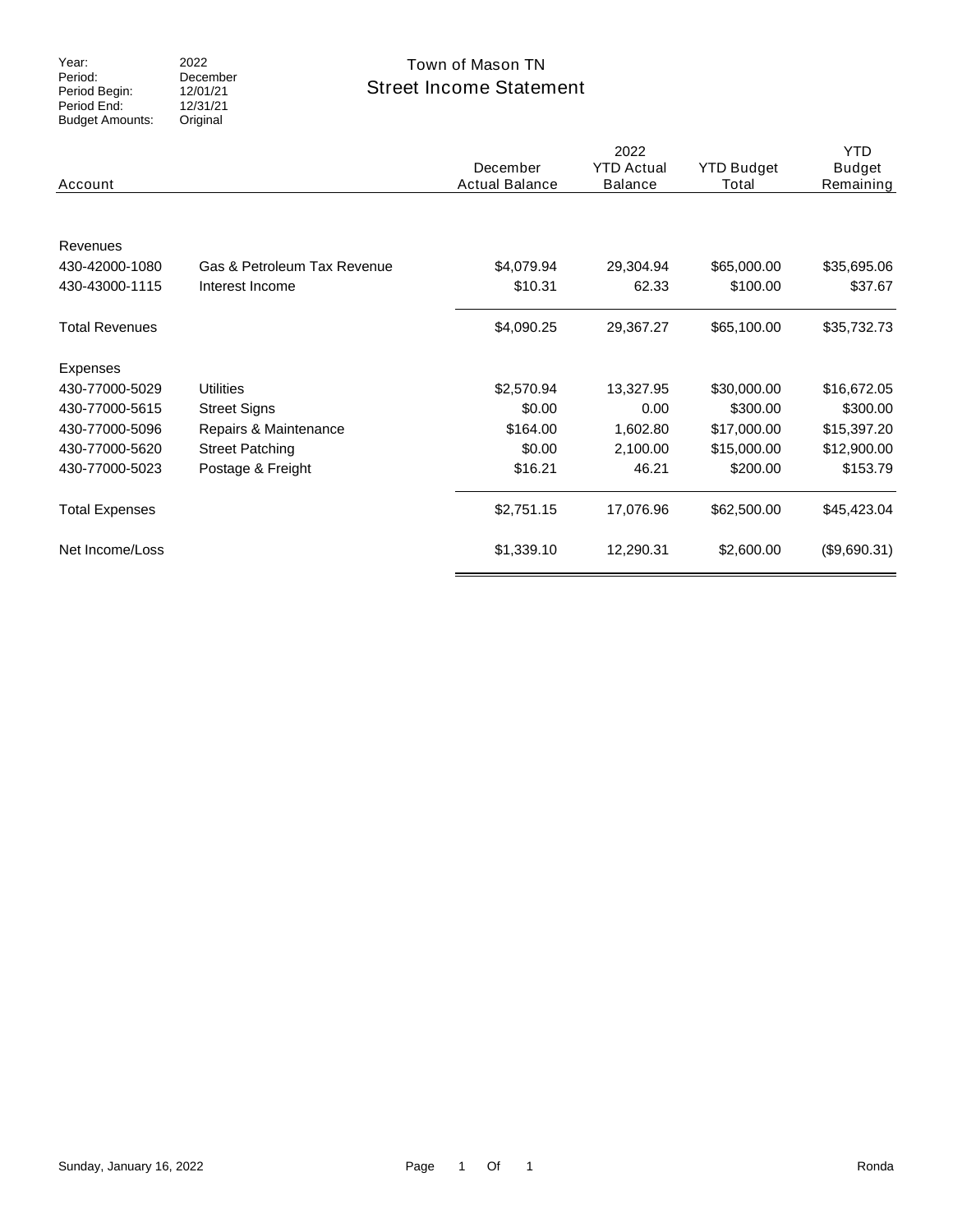Period: Period Begin: Period End: Budget Amounts: 2022 December 12/01/21  $12/31/21$ Original

### Sanitation Income Statement Year: 2022 2022 Town of Mason TN

| Account                    |                            | December<br><b>Actual Balance</b> | 2022<br><b>YTD Actual</b><br><b>Balance</b> | <b>YTD Budget</b><br>Total | YTD.<br><b>Budget</b><br>Remaining |
|----------------------------|----------------------------|-----------------------------------|---------------------------------------------|----------------------------|------------------------------------|
| Revenue<br>100-43000-1155  | Sanitation Income          | \$6,583.71                        | 39,739.08                                   | \$70,000.00                | \$30,260.92                        |
| <b>Total Revenue</b>       |                            | \$6,583.71                        | 39,739.08                                   | \$70,000.00                | \$30,260.92                        |
| Expenses<br>100-71000-4054 | <b>Sanitation Expenses</b> | \$5,011.48                        | 29,395.40                                   | \$62,000.00                | \$32,604.60                        |
| <b>Total Expenses</b>      |                            | \$5,011.48                        | 29,395.40                                   | \$62,000.00                | \$32,604.60                        |
| Net Income/Loss            |                            | \$1,572.23                        | 10,343.68                                   | \$8,000.00                 | (\$2,343.68)                       |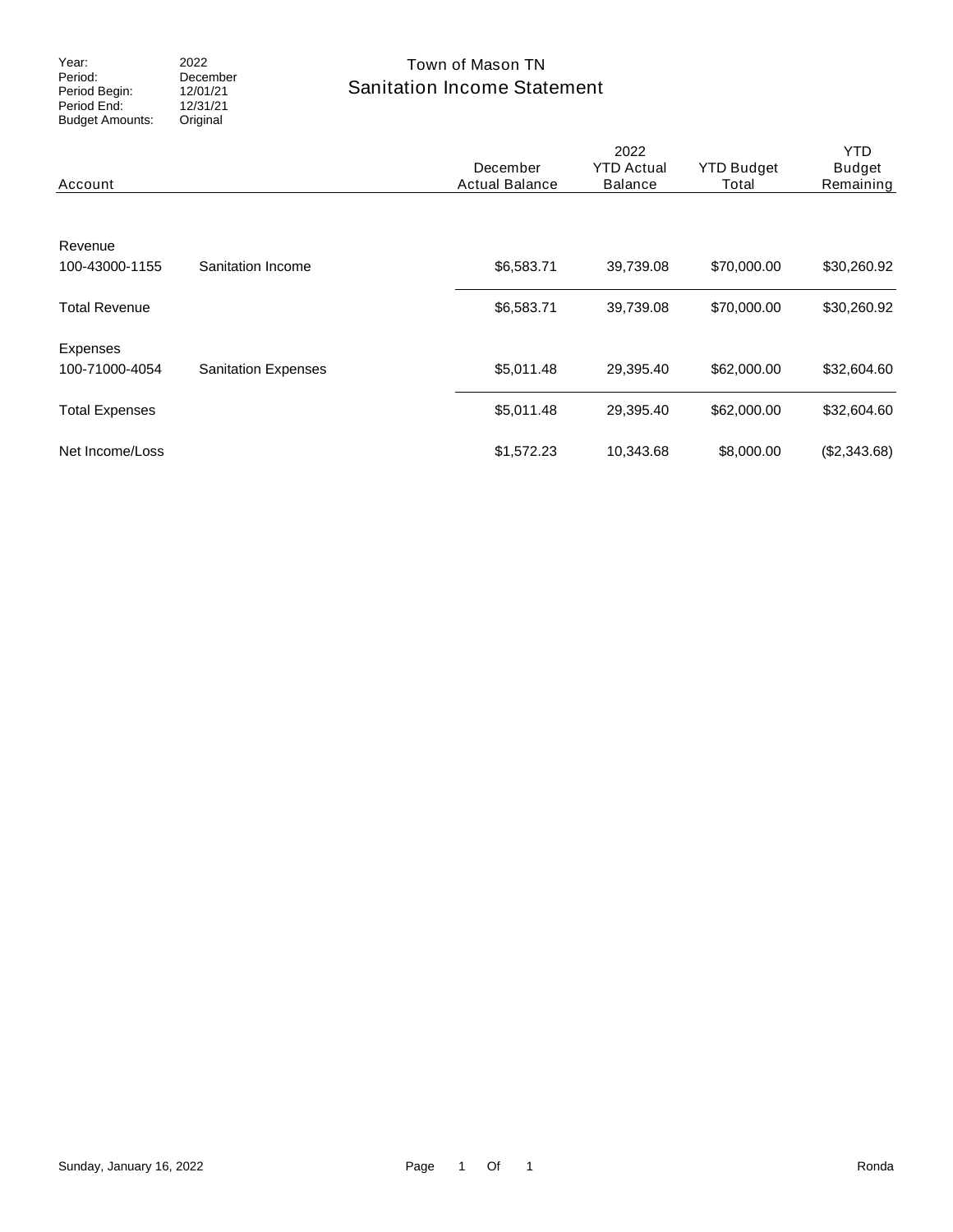### GENERAL FUND

| monthly      |            | <b>MONTH</b> | PREVIOUS BALANCE         | TOTAL DEPOSITS    |
|--------------|------------|--------------|--------------------------|-------------------|
| bank         |            | December     | \$290,969.92             | \$74,661.96       |
|              |            | YEAR         | ENDING BALANCE           | TOTAL WITHDRAWALS |
| statement    |            | 2021         | \$299,908.61             | \$65,723.27       |
| deposits     |            |              |                          |                   |
| deposit no.  | date       | amount       | description              | reconciled        |
|              | 12/1/2021  | \$176.75     | <b>Citations</b>         |                   |
|              | 12/2/2021  | \$1,716.41   | <b>Daily Deposits</b>    |                   |
|              | 12/3/2021  | \$346.65     | <b>Daily Deposits</b>    |                   |
|              | 12/3/2021  | \$126.75     | <b>Citations</b>         |                   |
|              | 12/6/2021  | \$5,454.75   | <b>Daily Deposits</b>    |                   |
|              | 12/6/2021  | \$176.75     | <b>Citations</b>         |                   |
|              | 12/7/2021  | \$1,821.03   | <b>Daily Deposits</b>    |                   |
|              | 12/8/2021  | \$126.75     | <b>Citations</b>         |                   |
|              | 12/9/2021  | \$782.42     | <b>Daily Deposits</b>    |                   |
|              | 12/9/2021  | \$176.75     | <b>Citations</b>         |                   |
|              | 12/10/2021 | \$297.00     | <b>Daily Deposits</b>    |                   |
|              | 12/13/2021 | \$176.75     | <b>Citations</b>         |                   |
|              | 12/13/2021 | \$480.25     | <b>Citations</b>         |                   |
|              | 12/14/2021 | \$579.75     | <b>Daily Deposits</b>    |                   |
|              | 12/14/2021 | \$1,675.52   | <b>Daily Deposits</b>    |                   |
|              | 12/15/2021 | \$400.50     | <b>Daily Deposits</b>    |                   |
|              | 12/15/2021 | \$858.75     | <b>Daily Deposits</b>    |                   |
|              | 12/15/2021 | \$883.75     | <b>Citations</b>         |                   |
|              | 12/16/2021 | \$403.50     | <b>Citations</b>         |                   |
|              | 12/17/2021 | \$224.75     | <b>Daily Deposits</b>    |                   |
|              | 12/17/2021 | \$303.50     | <b>Citations</b>         |                   |
|              | 12/20/2021 | \$2,733.80   | <b>Daily Deposits</b>    |                   |
|              | 12/20/2021 | \$176.75     | <b>Citations</b>         |                   |
|              | 12/20/2021 | \$16,249.44  | <b>State Sales Taxes</b> |                   |
|              | 12/21/2021 | \$153.00     | <b>Daily Deposits</b>    |                   |
|              | 12/22/2021 | \$1,649.17   | <b>Daily Deposits</b>    |                   |
|              | 12/22/2021 | \$176.75     | <b>Citations</b>         |                   |
|              | 12/23/2021 | \$4,043.22   | <b>Daily Deposits</b>    |                   |
|              | 12/27/2021 | \$126.75     | <b>Citations</b>         |                   |
|              | 12/29/2021 | \$1,120.00   | <b>Daily Deposits</b>    |                   |
|              | 12/30/2021 | \$8,383.84   | <b>Local Sales Taxes</b> |                   |
|              | 12/31/2021 | \$5,209.00   | <b>Daily Deposits</b>    |                   |
|              | 12/31/2021 | \$8,323.00   | <b>Daily Deposits</b>    |                   |
|              | 12/31/2021 | \$9,094.00   | <b>Daily Deposits</b>    |                   |
|              | 12/31/2021 | \$34.21      | <b>Interest Income</b>   |                   |
| <b>TOTAL</b> |            | \$74,661.96  |                          |                   |

### withdrawals

| type              | date       | amount     | for                                 | reconciled |
|-------------------|------------|------------|-------------------------------------|------------|
| <b>Check 3003</b> | 12/3/2021  | \$1,365.00 | <b>Data Driven</b>                  |            |
| <b>Check 3004</b> | 12/3/2021  | \$52.25    | <b>GT Distributors</b>              |            |
| <b>Check 3007</b> | 12/1/2021  | \$1,271.93 | T. Graves (repairs)                 |            |
| <b>Check 3011</b> | 12/3/2021  | \$685.65   | T. Graves (repairs)                 |            |
| <b>Check 3012</b> | 12/6/2021  | \$110.11   | Comcast                             |            |
| <b>Check 3016</b> | 12/21/2021 | \$960.00   | <b>Courtware Solutions</b>          |            |
| <b>Check 3017</b> | 12/20/2021 | \$193.50   | <b>Department of Safety</b>         |            |
| <b>Check 3018</b> | 12/17/2021 | \$300.00   | <b>Robert Tate Dickerson</b>        |            |
| <b>Check 3019</b> | 12/20/2021 | \$300.00   | You All's Country Store             |            |
| <b>Check 3020</b> | 12/14/2021 | \$964.95   | <b>Comserv Wireless</b>             |            |
| <b>Check 3021</b> | 12/14/2021 | \$211.84   | <b>Mason Gas</b>                    |            |
| <b>Check 3022</b> | 12/15/2021 | \$186.00   | <b>The Leader</b>                   |            |
| <b>Check 3023</b> | 12/21/2021 | \$99.00    | <b>Grose Fire Protections Inc.</b>  |            |
| <b>Check 3024</b> | 12/14/2021 | \$80.00    | <b>Mid-South Solutions</b>          |            |
| <b>Check 3025</b> | 12/15/2021 | \$789.09   | <b>RJ Young Co</b>                  |            |
| <b>Check 3026</b> | 12/14/2021 | \$1,490.00 | <b>Tugwell Oil Co</b>               |            |
| <b>Check 3027</b> | 12/17/2021 | \$1,361.60 | <b>BancorpSouth Card Services</b>   |            |
| <b>Check 3028</b> | 12/22/2021 | \$2,643.87 | <b>G &amp; W Diesel</b>             |            |
| <b>Check 3031</b> | 12/24/2021 | \$1,779.70 | <b>Municipal Emergency Services</b> |            |
| <b>Check 3033</b> | 12/24/2021 | \$202.73   | <b>Office Depot</b>                 |            |
| <b>Check 3035</b> | 12/28/2021 | \$1,894.08 | T. Graves (repairs)                 |            |
| <b>Check 3036</b> | 12/22/2021 | \$1,020.39 | <b>Tugwell Oil Co</b>               |            |
| <b>Check 3037</b> | 12/24/2021 | \$806.75   | <b>Waste Pro</b>                    |            |
| <b>Check 3040</b> | 12/28/2021 | \$614.50   | T. Graves (repairs)                 |            |
| <b>Check 3041</b> | 12/22/2021 | \$964.08   | <b>Tugwell Oil Co</b>               |            |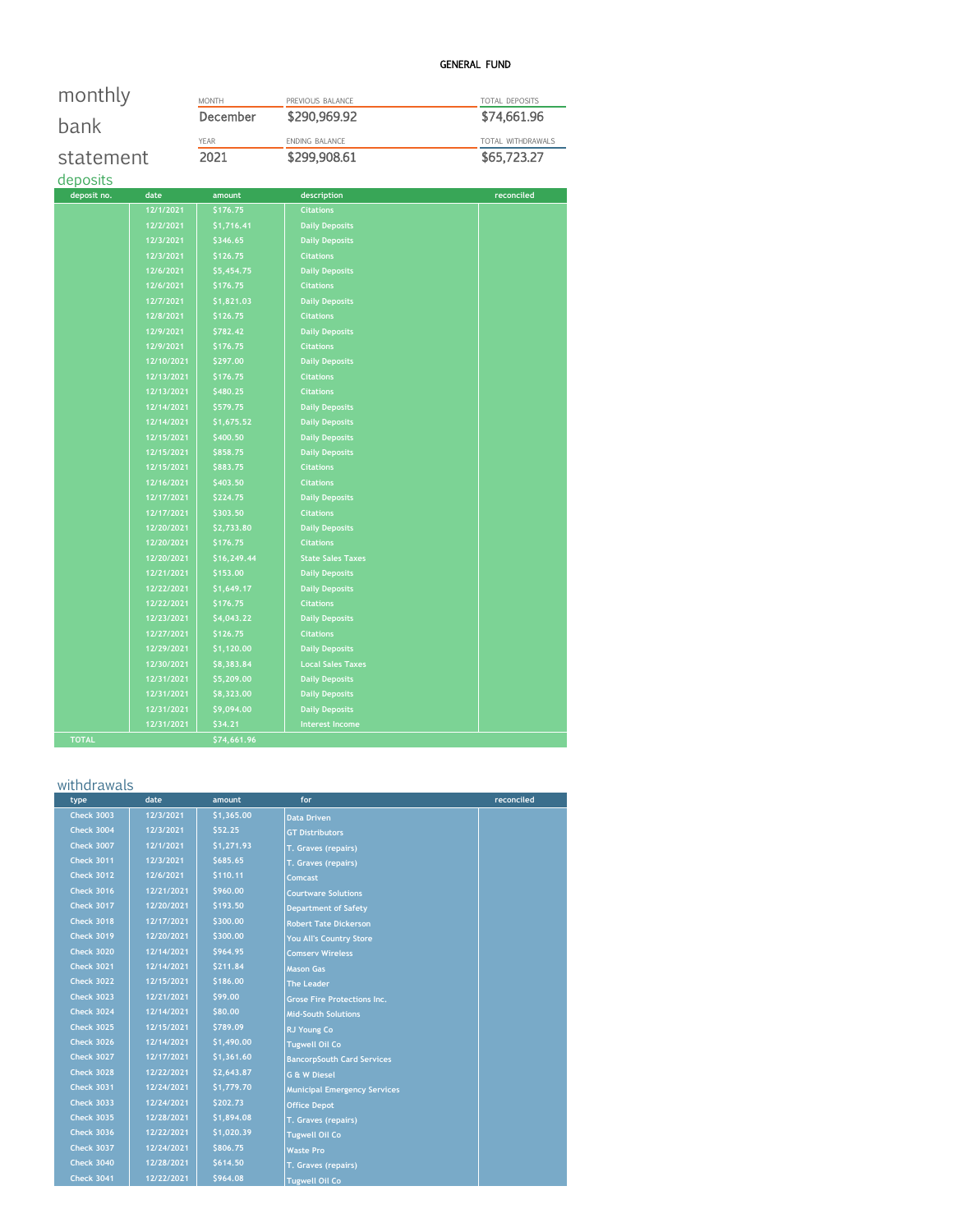| <b>ACH</b>   | 12/1/2021  | \$20.00     | <b>Great West Trust</b>      |
|--------------|------------|-------------|------------------------------|
| <b>ACH</b>   | 12/2/2021  | \$29,599.00 | <b>USDA</b>                  |
| <b>ACH</b>   | 12/6/2021  | \$733.00    | <b>USDA</b>                  |
| <b>ACH</b>   | 12/9/2021  | \$53.90     | <b>TN State Revenue</b>      |
| <b>ACH</b>   | 12/9/2021  | \$452.67    | <b>TN State Revenue</b>      |
| <b>ACH</b>   | 12/16/2021 | \$20.00     | <b>Great West Trust</b>      |
| <b>ACH</b>   | 12/16/2021 | \$4,204.73  | <b>Waste Pro</b>             |
| <b>ACH</b>   | 12/16/2021 | \$5,450.00  | <b>Town of Mason</b>         |
| <b>ACH</b>   | 12/20/2021 | \$27.50     | <b>Southwest Utilities</b>   |
| <b>ACH</b>   | 12/20/2021 | \$31.63     | <b>Southwest Utilities</b>   |
| <b>ACH</b>   | 12/20/2021 | \$44.91     | <b>Southwest Utilities</b>   |
| <b>ACH</b>   | 12/20/2001 | \$47.00     | <b>Southwest Utilities</b>   |
| <b>ACH</b>   | 12/20/2021 | \$158.80    | <b>Southwest Utilities</b>   |
| <b>ACH</b>   | 12/20/2021 | \$198.66    | <b>Southwest Utilities</b>   |
| <b>ACH</b>   | 12/20/2021 | \$1,057.50  | <b>Ritter Communications</b> |
| <b>ACH</b>   | 12/21/2021 | \$20.00     | <b>Great West Trust</b>      |
| <b>ACH</b>   | 12/6/2021  | \$38.00     | <b>Deposit Item Return</b>   |
| <b>ACH</b>   | 12/6/2021  | \$38.00     | <b>Deposit Item Return</b>   |
| <b>ACH</b>   | 12/6/2021  | \$8.00      | <b>Deposit Return Charge</b> |
| <b>ACH</b>   | 12/20/2021 | \$3,163.75  | <b>Transfer Withdrawal</b>   |
| <b>ACH</b>   | 12/31/2021 | \$9.20      | <b>Service Charge</b>        |
| <b>TOTAL</b> |            | \$65,723.27 |                              |

#### **Outstanding Checks**

| Check #      | Date       | Amount     | Vendor                                          |
|--------------|------------|------------|-------------------------------------------------|
| 2979         | 10/19/2021 | \$685.65   | D. Owen (repairs)                               |
| 3029         | 12/18/2021 | \$350.00   | Kat's Beauty Plus LLC (business license refund) |
| 3030         | 12/18/2021 | \$350.00   | Mason's Health Clinic (business license refund) |
| 3032         | 12/18/2021 | \$400.00   | Wintellisys, Inc.                               |
| 3034         | 12/18/2021 | \$53.67    | Raceway Quik Lube Inc.                          |
| 3038         | 12/18/2021 | \$7.95     | Xfinity                                         |
| 3039         | 12/18/2021 | \$120.11   | <b>Comcast Business</b>                         |
| 3042         | 12/30/2021 | \$184.70   | TN Dept of Revenue                              |
| 3043         | 12/30/2021 | \$2,433.47 | <b>BancorpSouth Card Services</b>               |
| 3044         | 12/30/2021 | \$989.46   | <b>G&amp;W Diesel</b>                           |
| <b>TOTAL</b> |            | \$5.575.01 |                                                 |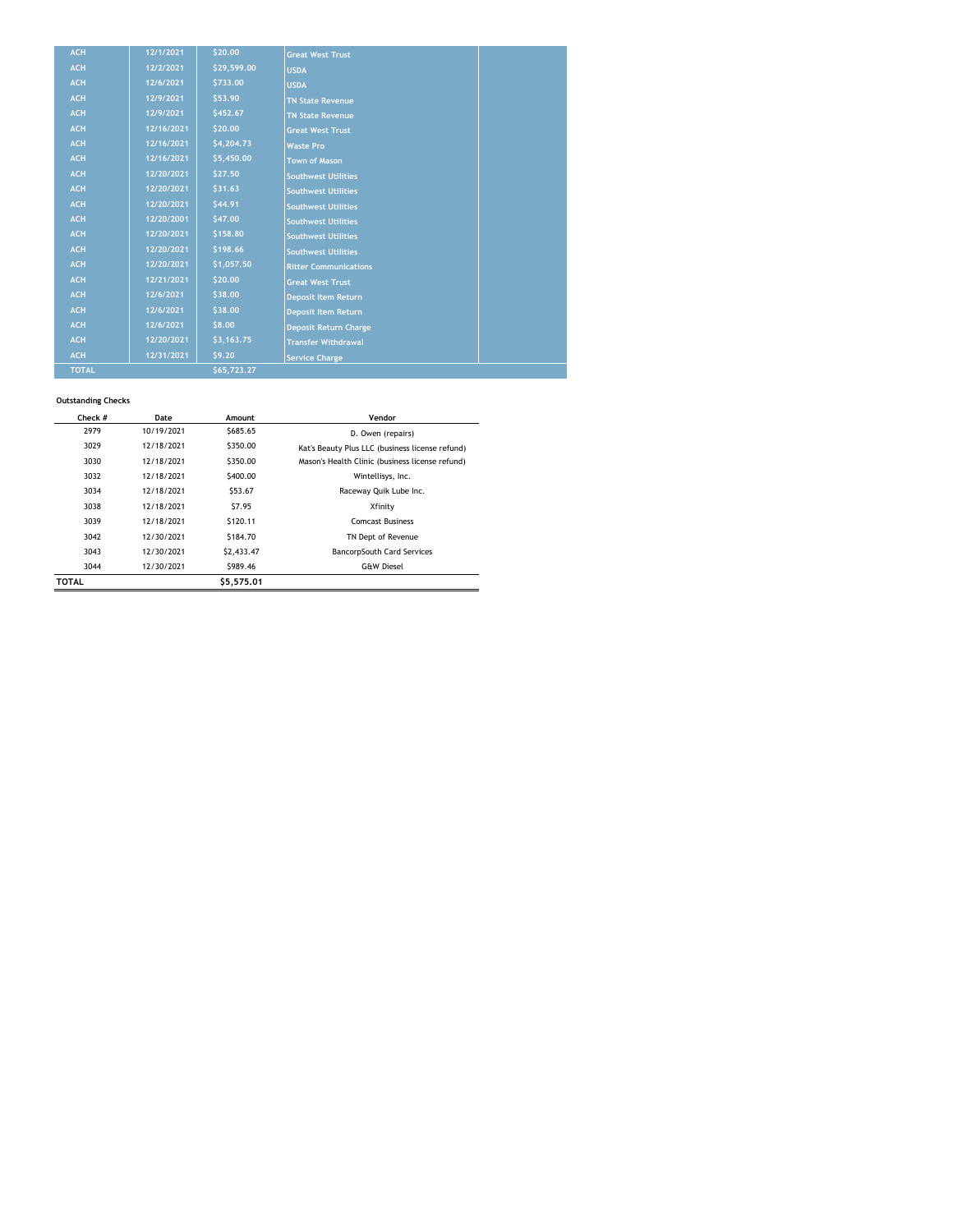|           |              | <b>WATER FUND</b>     |                          |
|-----------|--------------|-----------------------|--------------------------|
| monthly   | <b>MONTH</b> | PREVIOUS BALANCE      | <b>TOTAL DEPOSITS</b>    |
| bank      | December     | \$268,874.09          | \$96,039.26              |
|           | <b>YEAR</b>  | <b>ENDING BALANCE</b> | <b>TOTAL WITHDRAWALS</b> |
| statement | 2021         | \$258,867.58          | \$106,045.77             |

# deposits

| deposit no. | date       | amount     | description           | reconciled |
|-------------|------------|------------|-----------------------|------------|
|             | 12/1/2021  | \$595.40   | <b>Daily Deposits</b> |            |
|             | 12/1/2021  | \$86.81    | <b>Daily Deposits</b> |            |
|             | 12/1/2021  | \$145.34   | <b>Daily Deposits</b> |            |
|             | 12/1/2021  | \$351.00   | <b>Daily Deposits</b> |            |
|             | 12/2/2021  | \$567.01   | <b>Daily Deposits</b> |            |
|             | 12/2/2021  | \$8.25     | <b>Daily Deposits</b> |            |
|             | 12/2/2021  | \$81.57    | <b>Daily Deposits</b> |            |
|             | 12/2/2021  | \$656.48   | <b>Daily Deposits</b> |            |
|             | 12/3/2021  | \$247.58   | <b>Daily Deposits</b> |            |
|             | 12/3/2021  | \$274.98   | <b>Daily Deposits</b> |            |
|             | 12/6/2021  | \$1,461.87 | <b>Daily Deposits</b> |            |
|             | 12/6/2021  | \$221.60   | <b>Daily Deposits</b> |            |
|             | 12/6/2021  | \$279.19   | <b>Daily Deposits</b> |            |
|             | 12/6/2021  | \$347.91   | <b>Daily Deposits</b> |            |
|             | 12/6/2021  | \$1,444.55 | <b>Daily Deposits</b> |            |
|             | 12/7/2021  | \$1,518.66 | <b>Daily Deposits</b> |            |
|             | 12/7/2021  | \$3,668.14 | <b>Daily Deposits</b> |            |
|             | 12/7/2021  | \$42.05    | <b>Daily Deposits</b> |            |
|             | 12/7/2021  | \$73.78    | <b>Daily Deposits</b> |            |
|             | 12/7/2021  | \$361.99   | <b>Daily Deposits</b> |            |
|             | 12/8/2021  | \$524.77   | <b>Daily Deposits</b> |            |
|             | 12/8/2021  | \$82.90    | <b>Daily Deposits</b> |            |
|             | 12/8/2021  | \$1,597.70 | <b>Daily Deposits</b> |            |
|             | 12/9/2021  | \$1,300.00 | <b>Daily Deposits</b> |            |
|             | 12/9/2021  | \$758.11   | <b>Daily Deposits</b> |            |
|             | 12/10/2021 | \$40.00    | <b>Daily Deposits</b> |            |
|             | 12/10/2021 | \$881.02   | <b>Daily Deposits</b> |            |
|             | 12/13/2021 | \$216.27   | <b>Daily Deposits</b> |            |
|             | 12/13/2021 | \$277.05   | <b>Daily Deposits</b> |            |
|             | 12/13/2021 | \$563.77   | <b>Daily Deposits</b> |            |
|             | 12/14/2021 | \$779.74   | <b>Daily Deposits</b> |            |
|             | 12/14/2021 | \$861.98   | <b>Daily Deposits</b> |            |
|             | 12/14/2021 | \$162.02   | <b>Daily Deposits</b> |            |
|             | 12/15/2021 | \$1,658.13 | <b>Daily Deposits</b> |            |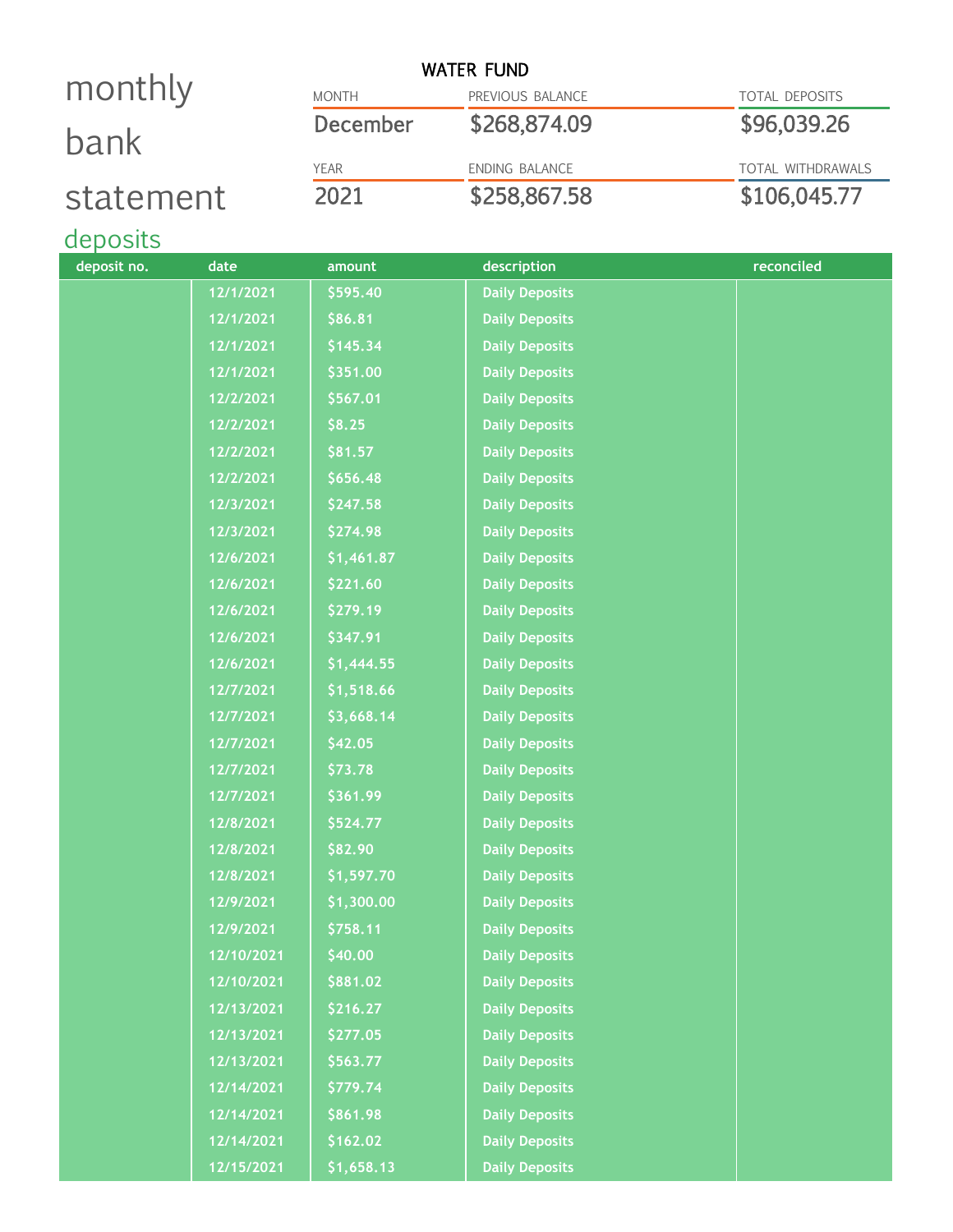| 12/15/2021 | \$58.79     | <b>Daily Deposits</b> |  |
|------------|-------------|-----------------------|--|
| 12/15/2021 | \$655.01    | <b>Daily Deposits</b> |  |
| 12/16/2021 | \$38.76     | <b>Daily Deposits</b> |  |
| 12/16/2021 | \$276.20    | <b>Daily Deposits</b> |  |
| 12/16/2021 | \$567.01    | <b>Daily Deposits</b> |  |
| 12/17/2021 | \$2,650.21  | <b>Daily Deposits</b> |  |
| 12/17/2021 | \$3,064.42  | <b>Daily Deposits</b> |  |
| 12/17/2021 | \$131.43    | <b>Daily Deposits</b> |  |
| 12/17/2021 | \$1,095.73  | <b>Daily Deposits</b> |  |
| 12/20/2021 | \$17,470.11 | <b>Daily Deposits</b> |  |
| 12/20/2021 | \$3,163.75  | <b>Daily Deposits</b> |  |
| 12/20/2021 | \$30.59     | <b>Daily Deposits</b> |  |
| 12/20/2021 | \$172.54    | <b>Daily Deposits</b> |  |
| 12/20/2021 | \$246.72    | <b>Daily Deposits</b> |  |
| 12/20/2021 | \$732.58    | <b>Daily Deposits</b> |  |
| 12/20/2021 | \$1,368.43  | <b>Daily Deposits</b> |  |
| 12/21/2021 | \$4,982.78  | <b>Daily Deposits</b> |  |
| 12/21/2021 | \$30.59     | <b>Daily Deposits</b> |  |
| 12/21/2021 | \$70.98     | <b>Daily Deposits</b> |  |
| 12/21/2021 | \$105.60    | <b>Daily Deposits</b> |  |
| 12/21/2021 | \$106.16    | <b>Daily Deposits</b> |  |
| 12/22/2021 | \$6,521.12  | <b>Daily Deposits</b> |  |
| 12/22/2021 | \$326.75    | <b>Daily Deposits</b> |  |
| 12/22/2021 | \$600.29    | <b>Daily Deposits</b> |  |
| 12/22/2021 | \$1,262.74  | <b>Daily Deposits</b> |  |
| 12/22/2021 | \$1,967.03  | <b>Daily Deposits</b> |  |
| 12/23/2021 | \$1,585.37  | <b>Daily Deposits</b> |  |
| 12/23/2021 | \$7,835.97  | <b>Daily Deposits</b> |  |
| 12/23/2021 | \$30.59     | <b>Daily Deposits</b> |  |
| 12/23/2021 | \$280.36    | <b>Daily Deposits</b> |  |
| 12/23/2021 | \$837.52    | <b>Daily Deposits</b> |  |
| 12/24/2021 | \$240.48    | <b>Daily Deposits</b> |  |
| 12/24/2021 | \$1,016.46  | <b>Daily Deposits</b> |  |
| 12/27/2021 | \$30.59     | <b>Daily Deposits</b> |  |
| 12/27/2021 | \$667.75    | <b>Daily Deposits</b> |  |
| 12/27/2021 | \$900.95    | <b>Daily Deposits</b> |  |
| 12/27/2021 | \$1,174.08  | <b>Daily Deposits</b> |  |
| 12/28/2021 | \$30.59     | <b>Daily Deposits</b> |  |
| 12/28/2021 | \$99.51     | <b>Daily Deposits</b> |  |
| 12/28/2021 | \$118.90    | <b>Daily Deposits</b> |  |
| 12/28/21   | \$120.53    | <b>Daily Deposits</b> |  |
| 12/28/21   | \$766.72    | <b>Daily Deposits</b> |  |
| 12/29/2021 | \$6,492.28  | <b>Daily Deposits</b> |  |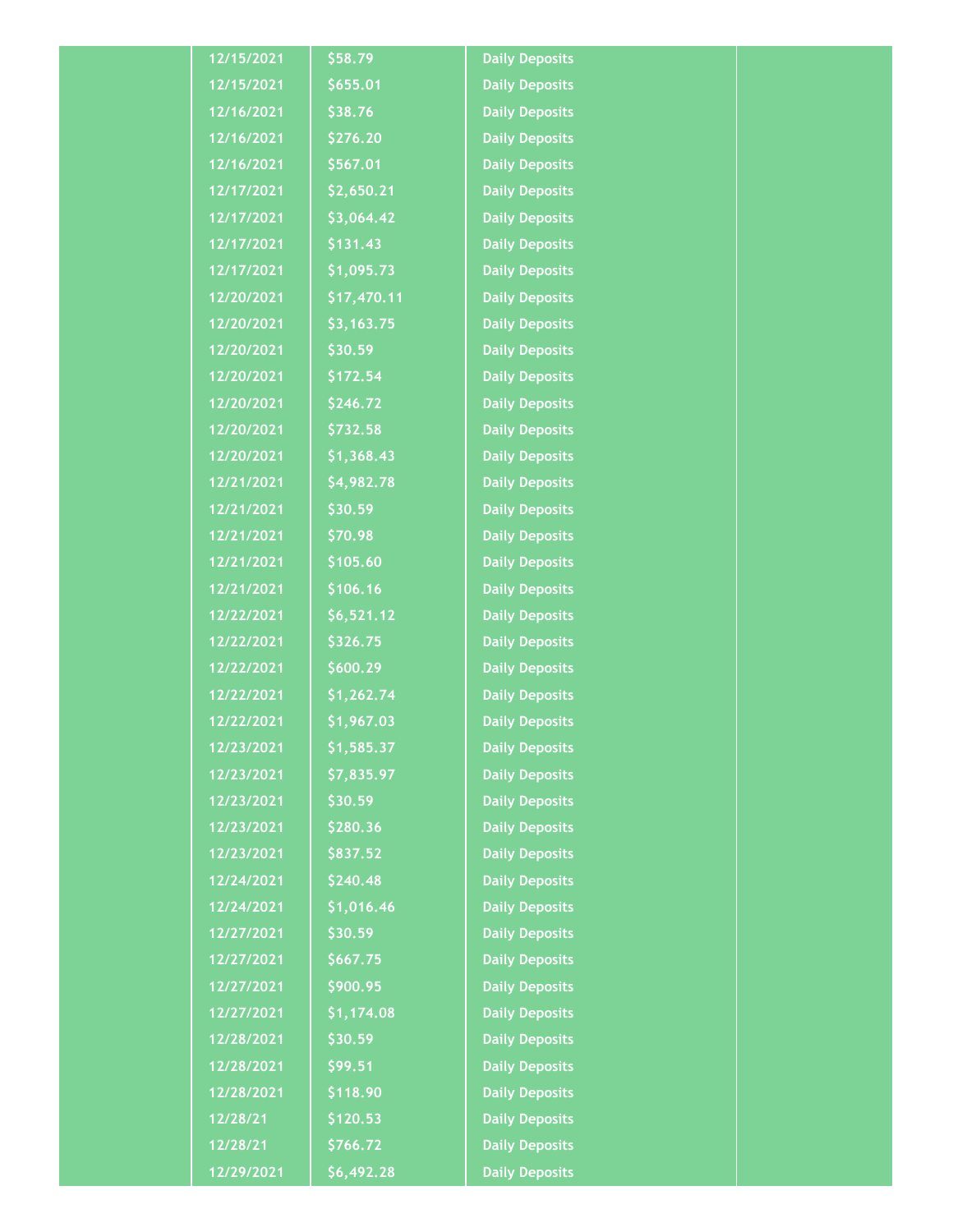|             | 12/29/21   | \$30.59    | <b>Daily Deposits</b>  |  |
|-------------|------------|------------|------------------------|--|
|             | 12/29/21   | \$204.22   | <b>Daily Deposits</b>  |  |
|             | 12/29/21   | \$766.37   | <b>Daily Deposits</b>  |  |
|             | 12/30/21   | \$33.39    | <b>Daily Deposits</b>  |  |
|             | 12/30/21   | \$645.53   | <b>Daily Deposits</b>  |  |
|             | 12/31/2021 | \$346.63   | <b>Daily Deposits</b>  |  |
|             | 12/31/2021 | \$589.97   | <b>Daily Deposits</b>  |  |
|             | 12/31/2021 | \$1,207.63 | <b>Daily Deposits</b>  |  |
|             | 12/31/2021 | \$33.60    | <b>Interest Income</b> |  |
|             | 12/31/21   | \$118.74   | <b>Daily Deposits</b>  |  |
| \$96,039.26 |            |            |                        |  |

| Check #           | <b>Date</b> | <b>Amount</b> | Vendor                                       | reconciled |
|-------------------|-------------|---------------|----------------------------------------------|------------|
| <b>Check 5058</b> | 12/2/2021   | \$150.16      | <b>Comcast Business</b>                      |            |
| <b>Check 5076</b> | 12/13/2021  | \$53.47       | T. Moss (customer refund)                    |            |
| <b>Check 5077</b> | 12/14/2021  | \$438.58      | R. Marbury (customer refund)                 |            |
| <b>Check 5078</b> | 12/15/2021  | \$1,000.00    | <b>Mark Walker</b>                           |            |
| <b>Check 5079</b> | 12/14/2021  | \$7.50        | <b>Mason Gas</b>                             |            |
| <b>Check 5080</b> | 12/14/2021  | \$206.03      | <b>United Systems &amp; Software</b>         |            |
| <b>Check 5081</b> | 12/16/2021  | \$136.09      | <b>Aramark</b>                               |            |
| <b>Check 5082</b> | 12/20/2021  | \$420.00      | <b>Cottrell Electric</b>                     |            |
| <b>Check 5083</b> | 12/14/2021  | \$864.20      | <b>Tugwell Oil Co</b>                        |            |
| <b>Check 5084</b> | 12/15/2021  | \$927.84      | Van Brock & Associates, Inc.                 |            |
| <b>Check 5085</b> | 12/814/21   | \$126.50      | <b>Waypoint Analytical</b>                   |            |
| <b>Check 5086</b> | 12/24/2021  | \$2,345.85    | <b>Glass Tire and Muffler</b>                |            |
| <b>Check 5087</b> | 12/22/2021  | \$1,000.00    | <b>Mark Walker</b>                           |            |
| <b>Check 5088</b> | 12/23/2021  | \$43.71       | <b>AT&amp;T Business Service</b>             |            |
| <b>Check 5090</b> | 12/24/2021  | \$662.00      | <b>Consolidated Pipe &amp; Supply</b>        |            |
| <b>Check 5091</b> | 12/21/2021  | \$698.30      | G & C Supply Co. Inc                         |            |
| <b>Check 5092</b> | 12/23/2021  | \$499.97      | <b>Haddad's</b>                              |            |
| <b>Check 5093</b> | 12/28/2021  | \$505.00      | <b>Labtronx Inc</b>                          |            |
| <b>Check 5094</b> | 12/23/2021  | \$88.00       | <b>Poplar Grove Utility District</b>         |            |
| <b>Check 5095</b> | 12/23/2021  | \$726.52      | Tennessee One - Call (811)                   |            |
| <b>Check 5096</b> | 12/23/2021  | \$2,463.73    | <b>Waypoint Analytical</b>                   |            |
| <b>Check 5097</b> | 12/23/2021  | \$63.25       | <b>Enterprise Realtors (customer refund)</b> |            |
| <b>Check 5099</b> | 12/23/2021  | \$207.61      | <b>AT&amp;T Business Service</b>             |            |
| <b>Check 5100</b> | 12/21/2021  | \$63.25       | <b>Waypoint Analytical</b>                   |            |
| <b>ACH</b>        | 12/1/2021   | \$120.00      | <b>Great West Trust</b>                      |            |
| <b>ACH</b>        | 12/2/2021   | \$54.70       | <b>Global Payments</b>                       |            |
| <b>ACH</b>        | 12/2/2021   | \$62.50       | <b>Global Payments</b>                       |            |
| <b>ACH</b>        | 12/3/2021   | \$1,133.16    | <b>ATT</b>                                   |            |
| <b>ACH</b>        | 12/7/2021   | \$349.89      | <b>Delta Dental</b>                          |            |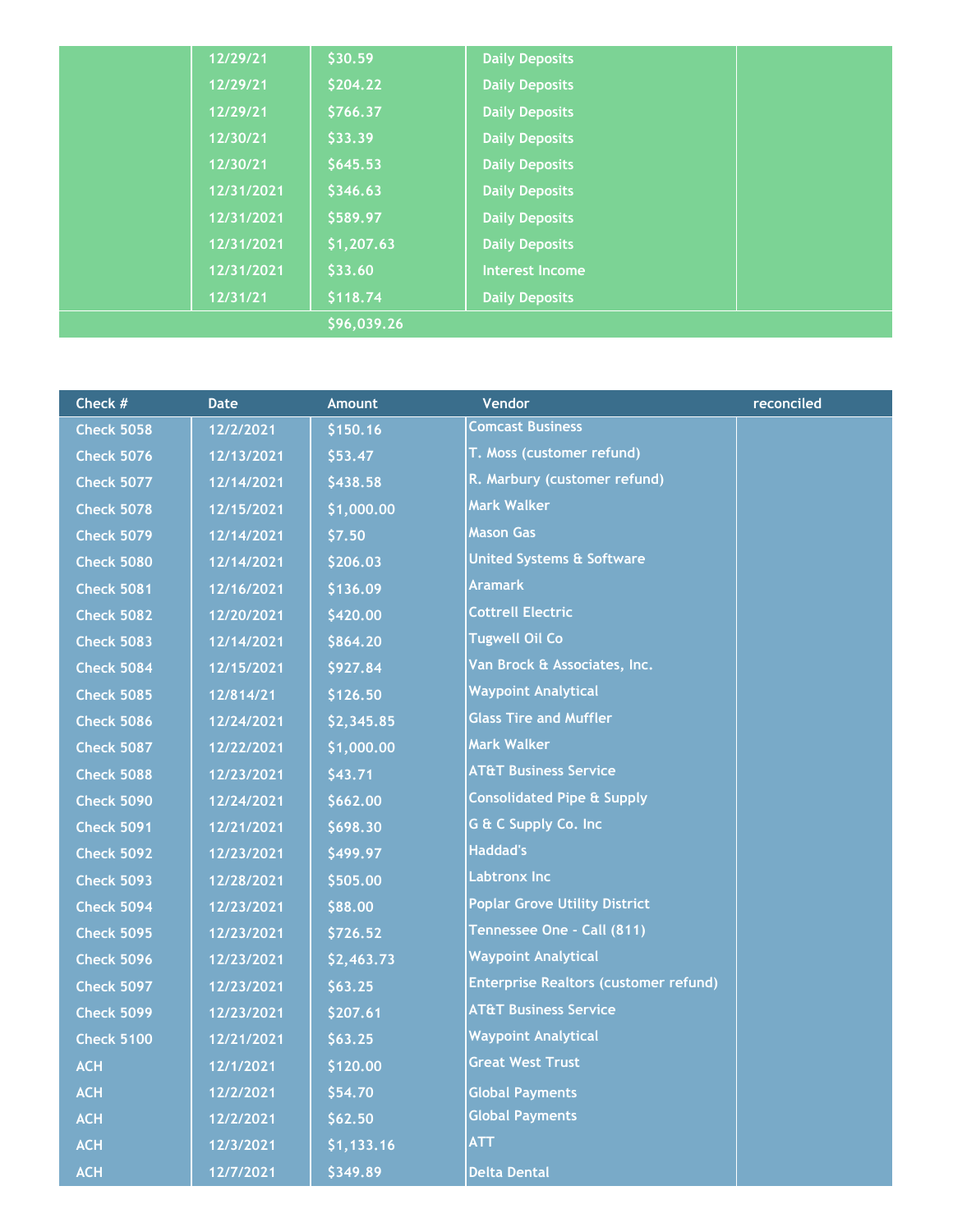| <b>ACH</b>   | 12/10/2021 | \$23,207.32  | <b>Town of Mason</b>         |  |
|--------------|------------|--------------|------------------------------|--|
| <b>ACH</b>   | 12/15/2021 | \$7,178.61   | <b>IRS</b>                   |  |
| <b>ACH</b>   | 12/16/2021 | \$120.00     | <b>Great West Trust</b>      |  |
| <b>ACH</b>   | 12/16/2021 | \$1,513.50   | <b>Pitney Purchase</b>       |  |
| <b>ACH</b>   | 12/16/2021 | \$2,905.00   | <b>TN State Revenue</b>      |  |
| <b>ACH</b>   | 12/17/2021 | \$129.72     | <b>AFLAC</b>                 |  |
| <b>ACH</b>   | 12/17/2021 | \$786.50     | <b>Southwest Utilities</b>   |  |
| <b>ACH</b>   | 12/17/2021 | \$2,112.59   | <b>Southwest Utilities</b>   |  |
| <b>ACH</b>   | 12/20/2021 | \$27.50      | <b>Southwest Utilities</b>   |  |
| <b>ACH</b>   | 12/20/2021 | \$51.39      | <b>Southwest Utilities</b>   |  |
| <b>ACH</b>   | 12/20/2021 | \$205.61     | <b>Southwest Utilities</b>   |  |
| <b>ACH</b>   | 12/20/2021 | \$235.61     | <b>Southwest Utilities</b>   |  |
| <b>ACH</b>   | 12/20/2021 | \$1,902.86   | <b>Southwest Utilities</b>   |  |
| <b>ACH</b>   | 12/20/2021 | \$5,046.77   | <b>Southwest Utilities</b>   |  |
| <b>ACH</b>   | 12/21/2021 | \$73.06      | <b>Southwest Utilities</b>   |  |
| <b>ACH</b>   | 12/21/2021 | \$97.01      | <b>Southwest Utilities</b>   |  |
| <b>ACH</b>   | 12/21/2021 | \$115.70     | <b>Southwest Utilities</b>   |  |
| <b>ACH</b>   | 12/21/2021 | \$120.00     | <b>Great West Trust</b>      |  |
| <b>ACH</b>   | 12/21/2021 | \$158.70     | <b>Pitney Bowes</b>          |  |
| <b>ACH</b>   | 12/21/2021 | \$203.02     | <b>Southwest Utilities</b>   |  |
| <b>ACH</b>   | 12/22/2021 | \$25,461.57  | <b>Town of Mason</b>         |  |
| <b>ACH</b>   | 12/23/2021 | \$214.13     | <b>Intuit</b>                |  |
| <b>ACH</b>   | 12/23/2021 | \$262.45     | <b>Ritter Communications</b> |  |
| <b>ACH</b>   | 12/27/2021 | \$7,907.07   | <b>IRS</b>                   |  |
| <b>ACH</b>   | 12/28/2021 | \$30.61      | <b>Southwest Utilities</b>   |  |
| <b>ACH</b>   | 12/28/2021 | \$7,864.58   | <b>Blue Cross</b>            |  |
| <b>ACH</b>   | 12/30/2021 | \$170.00     | <b>Companion Life</b>        |  |
| <b>ACH</b>   | 12/31/2021 | \$43.25      | <b>True Reversals</b>        |  |
| <b>ACH</b>   | 12/20/2021 | \$2,425.93   | <b>Transfer Withdrawal</b>   |  |
| <b>ACH</b>   | 12/31/2021 | \$57.90      | <b>Service Charge</b>        |  |
| <b>TOTAL</b> |            | \$106,045.77 |                              |  |

### **Outstanding Checks**

| Check #      | Date       | Amount   | Vendor                  |
|--------------|------------|----------|-------------------------|
| 5089         | 12/18/2021 | \$300.32 | <b>Comcast Business</b> |
| <b>TOTAL</b> |            | \$300.32 |                         |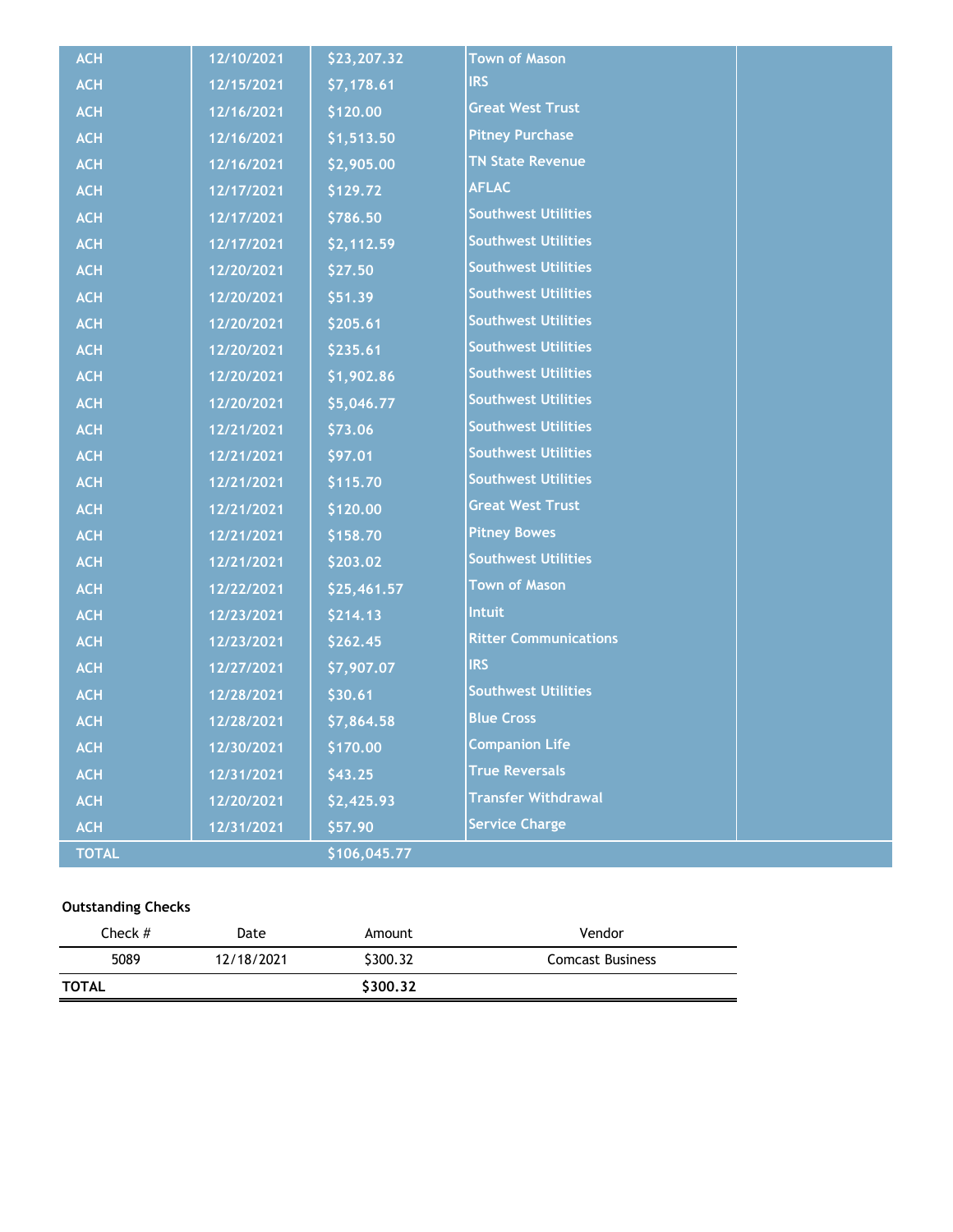## GAS FUND

### MONTH PREVIOUS BALANCE TOTAL DEPOSITS December \$629,763.98 \$2,505.96 YEAR ENDING BALANCE TOTAL WITHDRAWALS 2021 \$624,464.68 \$7,805.26 monthly bank statement

## deposits

| deposit no.    | date       | amount               | description                     | reconciled |
|----------------|------------|----------------------|---------------------------------|------------|
|                | 12/20/2021 | \$2,425.93           | <b>Reimbursement from Water</b> |            |
|                | 12/31/2021 | \$80.03 <sup> </sup> | Interest Income                 |            |
| <b>\TOTAL\</b> |            | \$2,505.96           |                                 |            |

# withdrawals

| type              | date       | amount     | for                                   | reconciled |
|-------------------|------------|------------|---------------------------------------|------------|
| <b>Check 5638</b> | 12/17/2021 | \$2,213.00 | <b>Sullivan's Natural Gas Service</b> |            |
| <b>Check 5640</b> | 12/14/2021 | \$34.10    | <b>Mason Gas</b>                      |            |
| <b>Check 5641</b> | 12/17/2021 | \$453.00   | G & C Supply Co Inc                   |            |
| <b>Check 5642</b> | 12/24/2021 | \$1,855.20 | <b>Glass Tife and Muffler</b>         |            |
| <b>Check 5643</b> | 12/23/2021 | \$136.09   | <b>Aramark</b>                        |            |
| <b>Check 5644</b> | 12/27/2021 | \$1,013.00 | <b>Consolidated Pipe &amp; Supply</b> |            |
| <b>Check 5645</b> | 12/21/2021 | \$315.20   | G & C Supply Co Inc                   |            |
| <b>Check 5646</b> | 12/22/2021 | \$785.61   | <b>Tugwell Oil Co</b>                 |            |
| <b>Check 5647</b> | 12/23/2021 | \$136.09   | <b>Aramark</b>                        |            |
| <b>ACH</b>        | 12/2/2021  | \$101.50   | <b>Global Payments</b>                |            |
| <b>ACH</b>        | 12/31/2021 | \$762.47   | <b>Town of Mason</b>                  |            |
| <b>TOTAL</b>      |            | \$7,805.26 |                                       |            |

### **Outstanding Checks**

| Check #      | Date       | Amount      | Vendor                           |
|--------------|------------|-------------|----------------------------------|
| 5639         | 12/8/2021  | \$587.67    | Tennessee Public Utility         |
| 5648         | 12/30/2021 | \$319.00    | Mid-South Septic Service         |
| 5649         | 12/30/2021 | \$24,106.68 | <b>Symmetry Energy Solutions</b> |
| <b>TOTAL</b> |            | \$25,013.35 |                                  |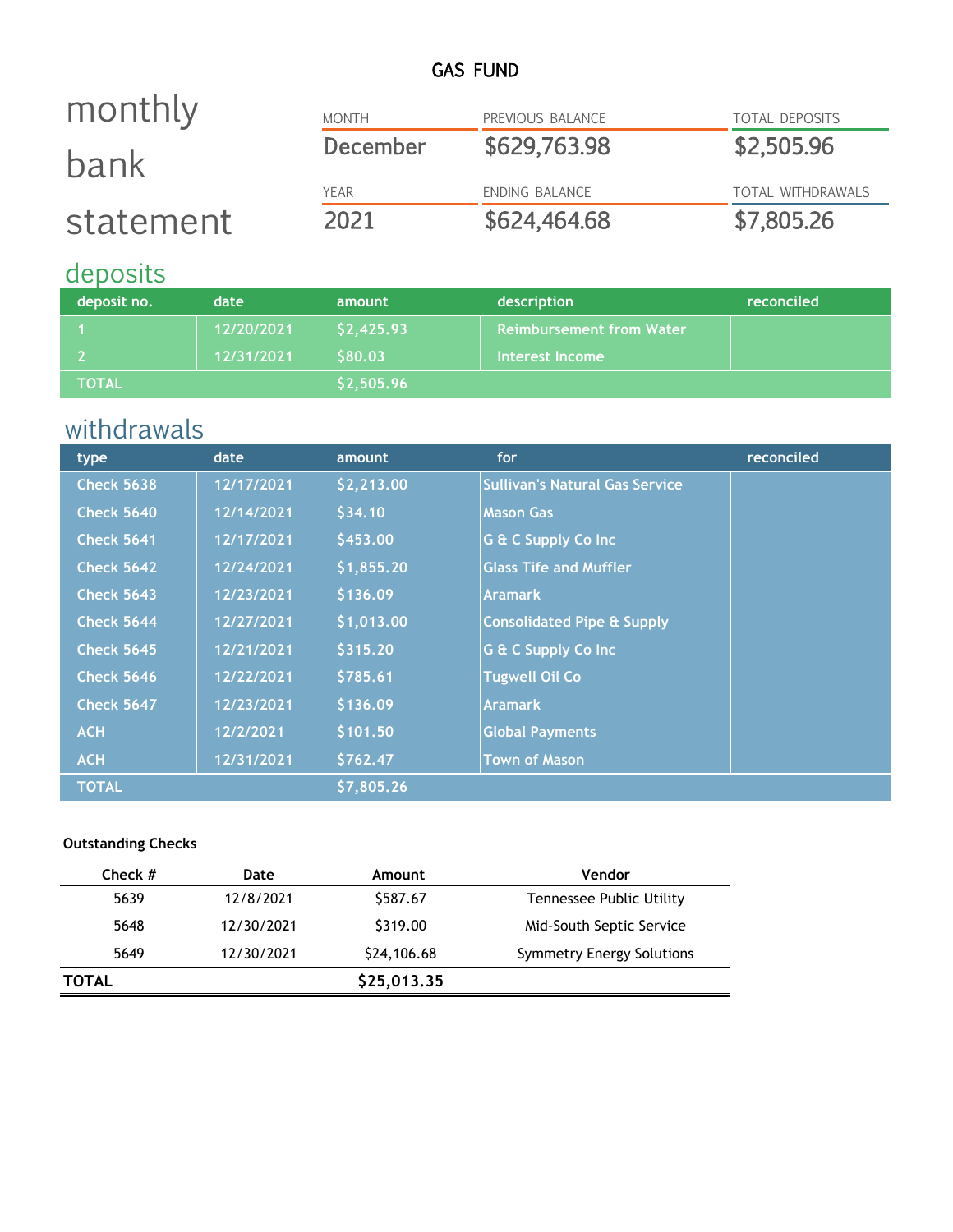|           |              | STREET FUND           |                          |
|-----------|--------------|-----------------------|--------------------------|
| monthly   | <b>MONTH</b> | PREVIOUS BALANCE      | <b>TOTAL DEPOSITS</b>    |
| bank      | December     | \$81,981.55           | \$10.31                  |
|           | <b>YFAR</b>  | <b>ENDING BALANCE</b> | <b>TOTAL WITHDRAWALS</b> |
| statement | 2021         | \$79,101.11           | \$2,890.75               |

## deposits

| deposit no.  | date       | amount  | description     | reconciled |
|--------------|------------|---------|-----------------|------------|
|              | 12/31/2021 | \$10.31 | Interest Income |            |
| <b>TOTAL</b> |            | \$10.31 |                 |            |

# withdrawals

| type              | date       | amount     | <b>Vendor</b>                  | reconciled |
|-------------------|------------|------------|--------------------------------|------------|
| <b>Check 8226</b> | 12/24/2021 | \$164.00   | <b>IGlass Tire and Muffler</b> |            |
| <b>Check 8227</b> | 12/21/2021 | \$155.81   | G & C Supply Co Inc.           |            |
| <b>ACH</b>        | 12/20/21   | \$2,532.05 | <b>Southwest Utilities</b>     |            |
| <b>ACH</b>        | 12/21/21   | \$38.89    | <b>Southwest Utilities</b>     |            |
| <b>TOTAL</b>      |            | \$2,890.75 |                                |            |

\*There are no outstanding checks for the month of December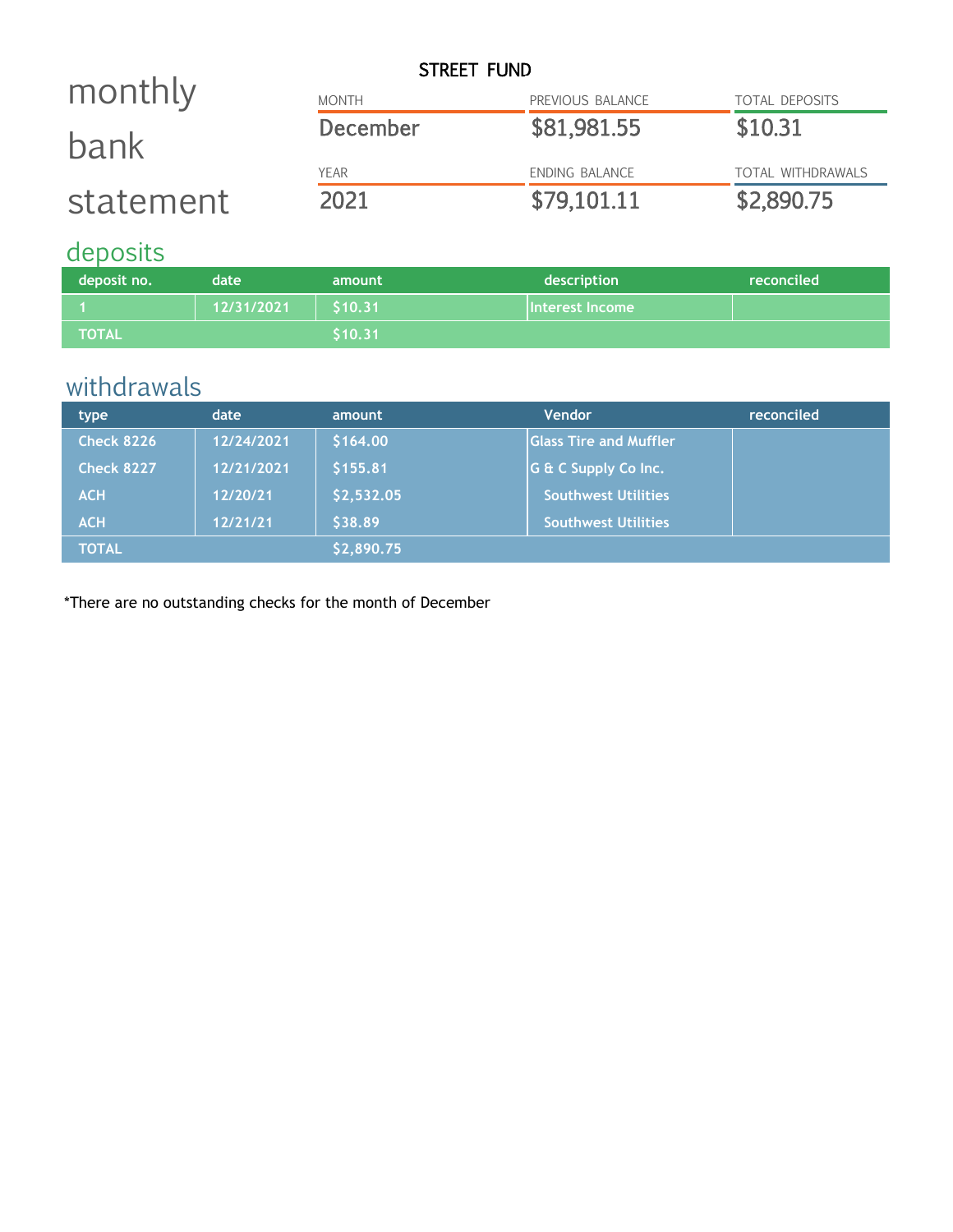|           | <b>DRUG FUND</b> |                  |                          |
|-----------|------------------|------------------|--------------------------|
| monthly   | <b>MONTH</b>     | PREVIOUS BALANCE | <b>TOTAL DEPOSITS</b>    |
| bank      | December         | \$13,246.91      | \$1.69                   |
|           | <b>YEAR</b>      | ENDING BALANCE   | <b>TOTAL WITHDRAWALS</b> |
| statement | 2021             | \$13,248.60      | \$0.00                   |

# deposits

| deposit no. | date       | amount | description | reconciled |
|-------------|------------|--------|-------------|------------|
|             | 12/31/2021 | \$1.69 | interest    |            |
| TOTAL       |            | \$1.69 |             |            |

# withdrawals

| type  | date | amount | <b>for</b> | reconciled |
|-------|------|--------|------------|------------|
|       |      |        |            |            |
| TOTAL |      | \$0.00 |            |            |

**\*No outstanding checks for the month of December**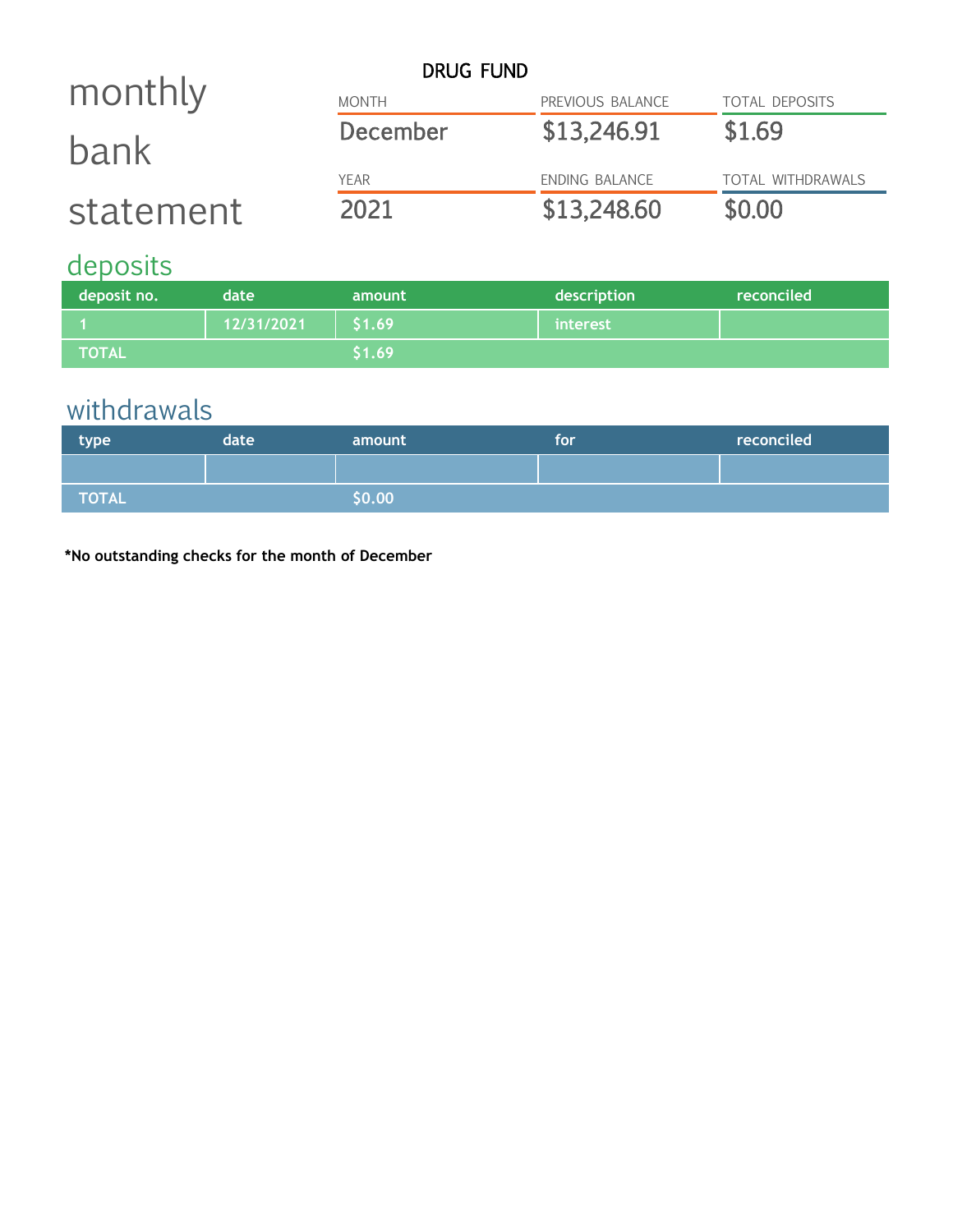## GAS METER FUND

| monthly   | <b>MONTH</b>    | PREVIOUS BALANCE | <b>TOTAL DEPOSITS</b> |
|-----------|-----------------|------------------|-----------------------|
| bank      | <b>December</b> | \$26,859.16      | \$3.42                |
|           | <b>YFAR</b>     | ENDING BALANCE   | TOTAL WITHDRAWALS     |
| statement | 2021            | \$26,862.58      | \$0.00                |

# deposits

| deposit no.    | date     | amount | description     | reconciled |
|----------------|----------|--------|-----------------|------------|
|                | 12/31/21 | \$3.42 | Interest Income |            |
| <b>\TOTAL\</b> |          | 53.42  |                 |            |

# withdrawals

| type  | date | amount | for | reconciled |
|-------|------|--------|-----|------------|
|       |      |        |     |            |
| TOTAL |      | \$0.00 |     |            |

**\*No Outstanding Checks for the month of December**